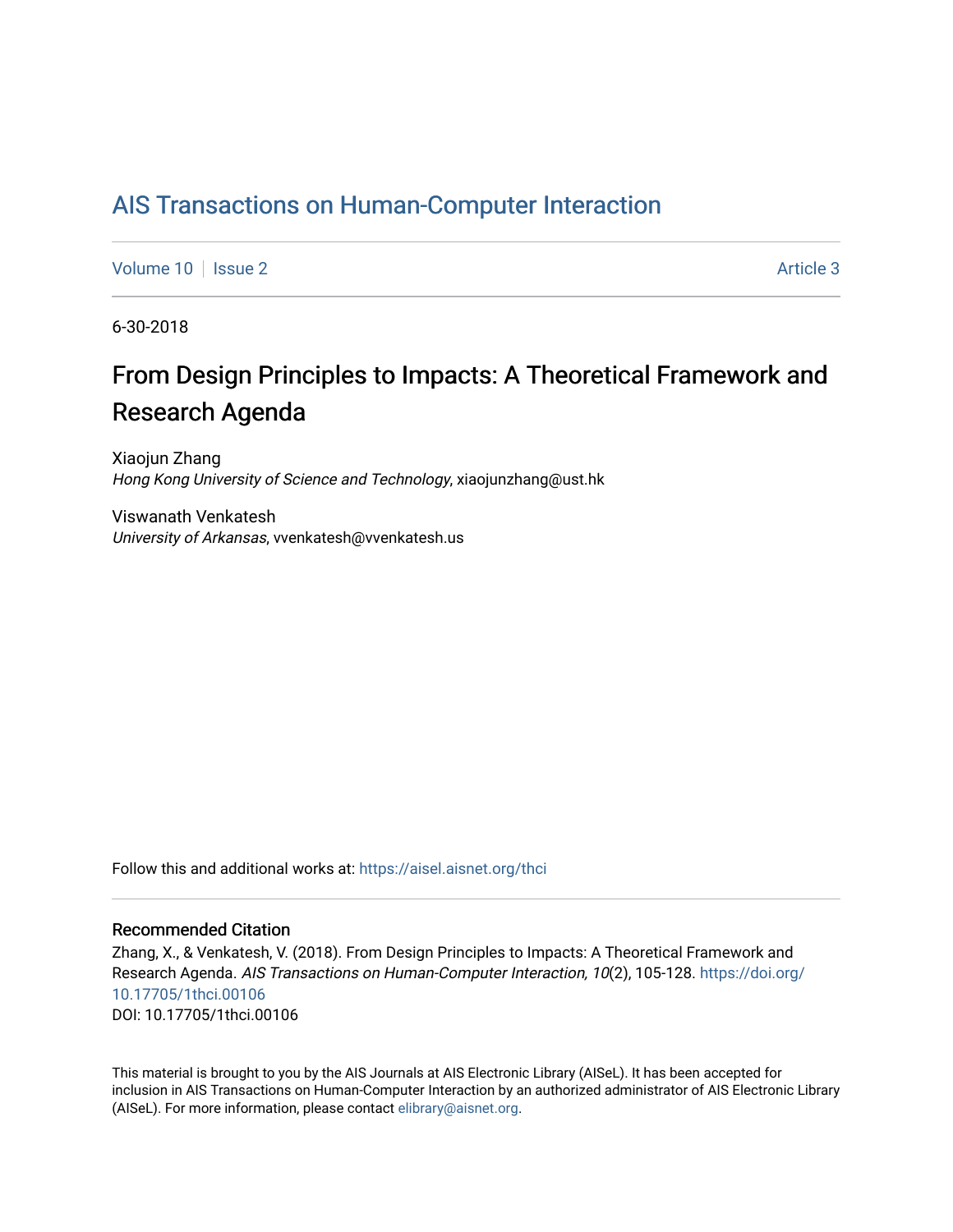# **Transactions on Human-Computer Interaction**

Volume 10 Issue 2

6-2018

# From Design Principles to Impacts: A Theoretical Framework and Research Agenda

Xiaojun Zhang

*The Hong Kong University of Science and Technology, xiaojunzhang@ust.hk*

#### Viswanath Venkatesh

*University of Arkansas, vvenkatesh@vvenkatesh.us*

Follow this and additional works at: http://aisel.aisnet.org/thci/

#### **Recommended Citation**

Zhang, X., & Venkatesh, V. (2018). From design principles to impacts: A theoretical framework and research agenda. *AIS Transactions on Human-Computer Interaction*, *10*(2), 105-128.

DOI: 10.17705/1thci.00106

Available at: http://aisel.aisnet.org/thci/vol10/iss2/3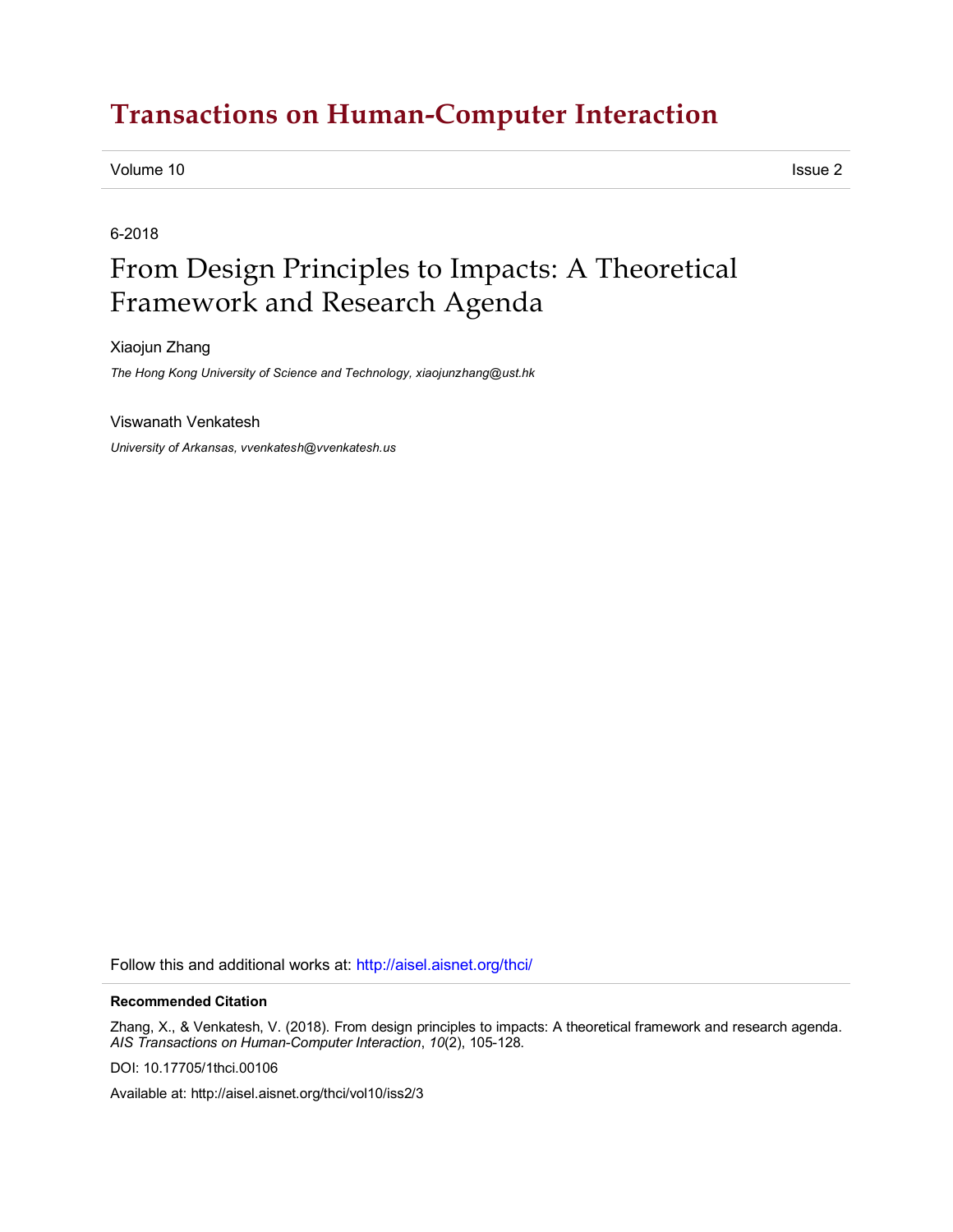# **From Design Principles to Impacts: A Theoretical Framework and Research Agenda**

**Xiaojun Zhang**

The University of Hong Kong Science and Technology, China

**Viswanath Venktesh**

 $\mathbb{R}^n$ 

**The State** 

**College** 

T. t, C,

Œ

E.

University of Arkansas, USA

#### **Abstract:**

In this paper, we integrate three streams of research in information systems (i.e., IS success, technology adoption, and human-centered design principles) to extend our understanding of technology use. We present a theoretical framework that incorporates the core ideas from these three streams of research. We leverage the proposed framework to present propositions that could guide future work. Specifically, the propositions we develop relate system-design principles to use and net benefits (i.e., job performance and job satisfaction) and rich use to job performance. We further suggest several broad potential future research directions.

**Keywords:** IS Success, Technology Adoption, Human-centered Design.

Dennis F. Galletta was the accepting senior editor for this paper.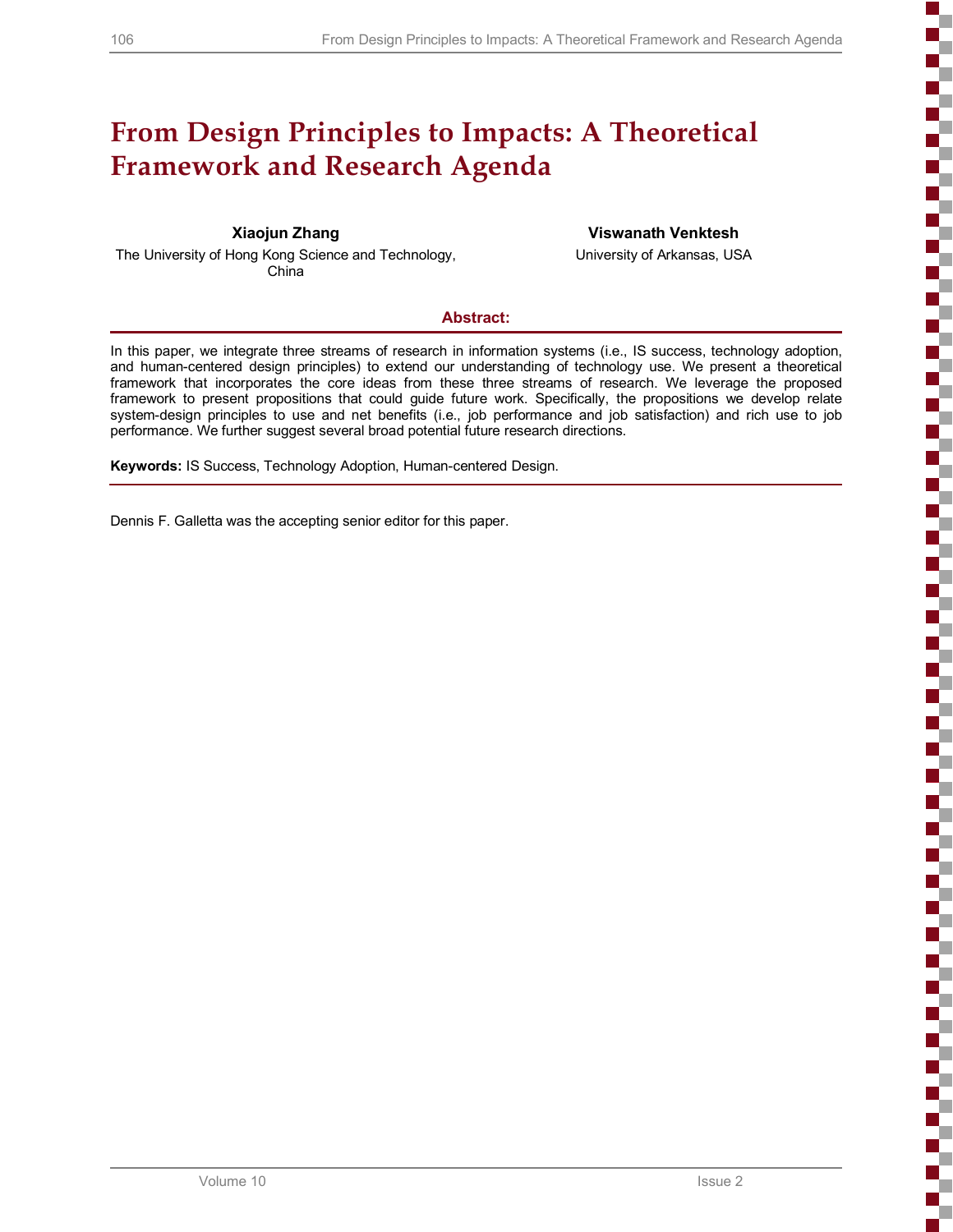# **1 Introduction**

Several related yet distinct streams of research in information systems (IS) have built nomological networks around technology use<sup>1</sup>: IS success (Cecez-Kecmanovic, Kautz, & Abrahall, 2014; Delone & McLean, 1992, 2003; Petter, DeLone, & McLean, 2008), technology adoption (Brown, Venkatesh, & Goyal, 2014; Brown, Venkatesh, & Hoehle, 2015; Thong, Venkatesh, Xu, Hong, & Tam, 2011; Venkatesh & Bala, 2008; Venkatesh, Morris, Davis, & Davis, 2003; Venkatesh, Thong, & Xu, 2012, 2016; Xu, Venkatesh, Tam, & Hong, 2010), and human-centered design principles (HCDP) (Zhang, 2008, 2013; Zhang, Venkatesh, & Brown, 2011). The IS success model presents relationships between types of quality and net benefits (e.g., individual benefits) mediated by technology use and user satisfaction. The technology adoption stream relates individual reactions to using technology to technology use mediated by intentions to use the technology. Finally, HCDP research suggests that one can employ various design principles and design characteristics<sup>2</sup> to enhance technology use. Although these streams have evolved fairly independently, some work in each of these streams has referenced research in the other streams. With that said, some work has also focused on integrating the streams. For example, Wixom and Todd (2005) integrate design characteristics that the HCDP stream studies with the IS success model and technology acceptance model (TAM) (Davis, Bagozzi, & Warshaw, 1989). Likewise, Hoehle, Zhang, and Venkatesh (2015) study how various design characteristics would influence intentions to use a specific technology in different countries. Despite these isolated efforts, we need work that examines these streams of research with a view toward integrating them into a cohesive framework that can guide future work. In addition, we lack work that theorizes and examines the fit among system, user, and task—an important condition that prior research has noted technology implementations need to succeed (e.g., Burton-Jones & Straub, 2006; Dishaw & Strong, 1999; Fuller & Dennis, 2009; Zhang, 2017). Against this backdrop, in this conceptual paper, we

- 1) Summarize the three major streams of research—IS success, technology adoption and HCDP—as they relate to technology use
- 2) Provide a theoretical framework that integrates the above three streams of research and incorporates task to gain a better understanding of how the fit among system, user, and task affects the success of technology implementations, and
- 3) Leverage the theoretical framework and develop testable propositions to further our current understanding of technology use and guide future research at the nexus of these streams.

This paper makes three key contributions. First, although these streams of research have evolved concurrently and cross-referenced each other, prior work has not demonstrated the "big picture" that emerges from the collection of works in these streams. Our framework fills this void. Second, by presenting a set of testable propositions building on the framework, this work provides opportunities for research at the nexus of these three streams and advances knowledge about technology use. Finally, although HCDP-related discussions in IS research have increased in recent years, ties between design principles and technology use remain somewhat limited (see Zhang, 2008, 2013). We need such ties to advance our understanding about technology use and to give the technology artifact a central role in theory development (e.g., Leonardi, 2011; Orlikowski & Iacono, 2001). The testable propositions we develop in this paper provide the impetus for such work.

## **2 An Integrative Framework**

In this section, we first briefly review the three streams of research that we integrate: IS success, technology adoption, and HCDP. Subsequently, we discuss the framework that integrates these major streams of research.

 <sup>1</sup> Prior research has used at least four different terms (i.e., system, technology, information system, and information technology) to refer to the core idea of a computer-based software and/or hardware. We use these terms interchangeably in this paper to stay faithful to the original sources.

 $^2$  Zhang (2008a) distinguishes design principles from design guidelines (or characteristics). Design principles, the broad term, refer to ideas to which designers should adhere that do not depend on technology. In implementing design principles, the specific design characteristics used may vary depending on the particular system. For instance, autonomy is a design principle that designers implement in technologies differently depending on the technology's type.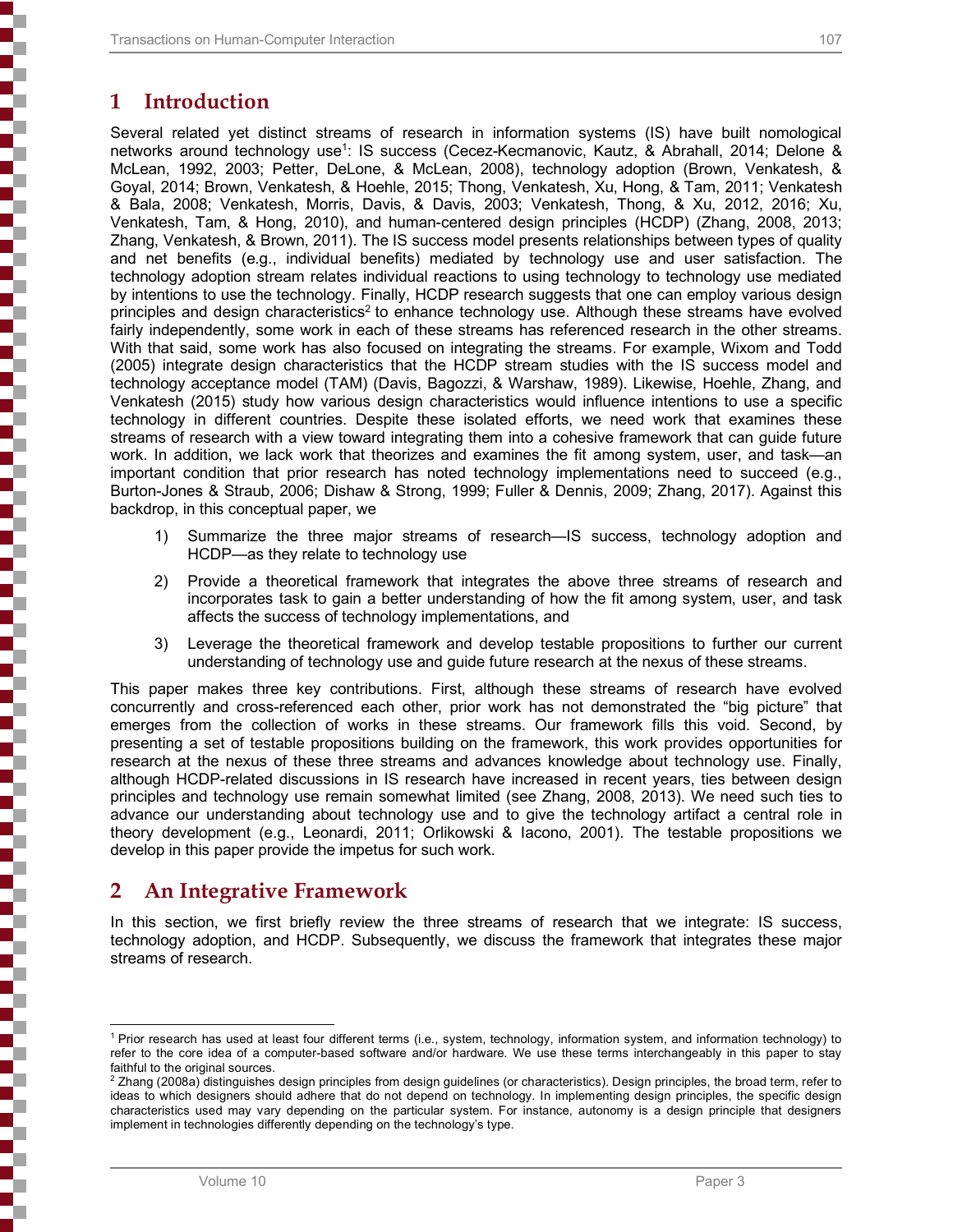## **2.1 IS Success Model**

DeLone and McLean (1992) initially presented the IS success model, and, based on about a decade of research on the model, subsequently extended it (Delone & McLean, 2003; see also Seddon, 1997). Figure 1 shows this model. The two papers (i.e., DeLone & McLean, 1992, 2003) are among the mostcited papers in *Information Systems Research* and *Journal of MIS*, respectively*.* The IS success model relates different concepts of IT quality to technology use and user satisfaction that, in turn, lead to net benefits, which the model breaks down into personal impacts and organizational impacts. Among the major changes they made to the model, DeLone and McLean (2003) added service quality to it. Table 1 shows the major constructs in the IS success model and their definitions. As one can see, the IS success model identifies, describes, and explains the relationships among six of the most critical criteria (i.e., information quality, system quality, service quality, intention to use or actual use, user satisfaction, and net benefits) for evaluating the success of information systems implementations.



**Figure 1. IS Success Model (Delone & McLean, 2003)**

|  | Table 1. Constructs and Definitions (Delone & McLean, 1992, 2003) |  |  |  |  |  |
|--|-------------------------------------------------------------------|--|--|--|--|--|
|--|-------------------------------------------------------------------|--|--|--|--|--|

| <b>Construct</b>    | <b>Definition</b>                                                                                                                                                                             |
|---------------------|-----------------------------------------------------------------------------------------------------------------------------------------------------------------------------------------------|
| Information quality | The degree of excellence of the information product along the dimensions of accuracy,<br>meaningfulness, timeliness, and so on.                                                               |
| System quality      | The degree of excellence of the information system along the dimensions of reliability, ease<br>of use, usefulness, flexibility, timeliness, error rate of the information system, and so on. |
| Service quality     | The degree of excellence as related to the overall support delivered by the service provider of<br>the information system.                                                                    |
| User satisfaction   | Users' opinion of the system.                                                                                                                                                                 |
| Net benefits        | Capture the balance of both positive and negative impacts on both individuals and<br>organizations to describe the final success of information system.                                       |
| Intention to use    | The subjective probability of using the technology.                                                                                                                                           |
| Use                 | Describe the nature and level of use.                                                                                                                                                         |

# **2.2 Technology Adoption**

TAM's development (Davis, 1989; Davis et al., 1989) largely sparked the individual-level adoption stream. Venkatesh et al. (2003) synthesized eight competing models of technology adoption into a unified theoretical model, the unified theory of acceptance and use of technology (UTAUT), one of the most widely used models in this domain in particular and most influential IS theories in general (see Venkatesh et al., 2016). Venkatesh et al. (2003) present an overarching framework (see Figure 2) that captures the essence of these different models. The various models suggest that individual reactions to a technology and to using it predict individuals' intentions to use it, which, in turn, predict whether they will actually do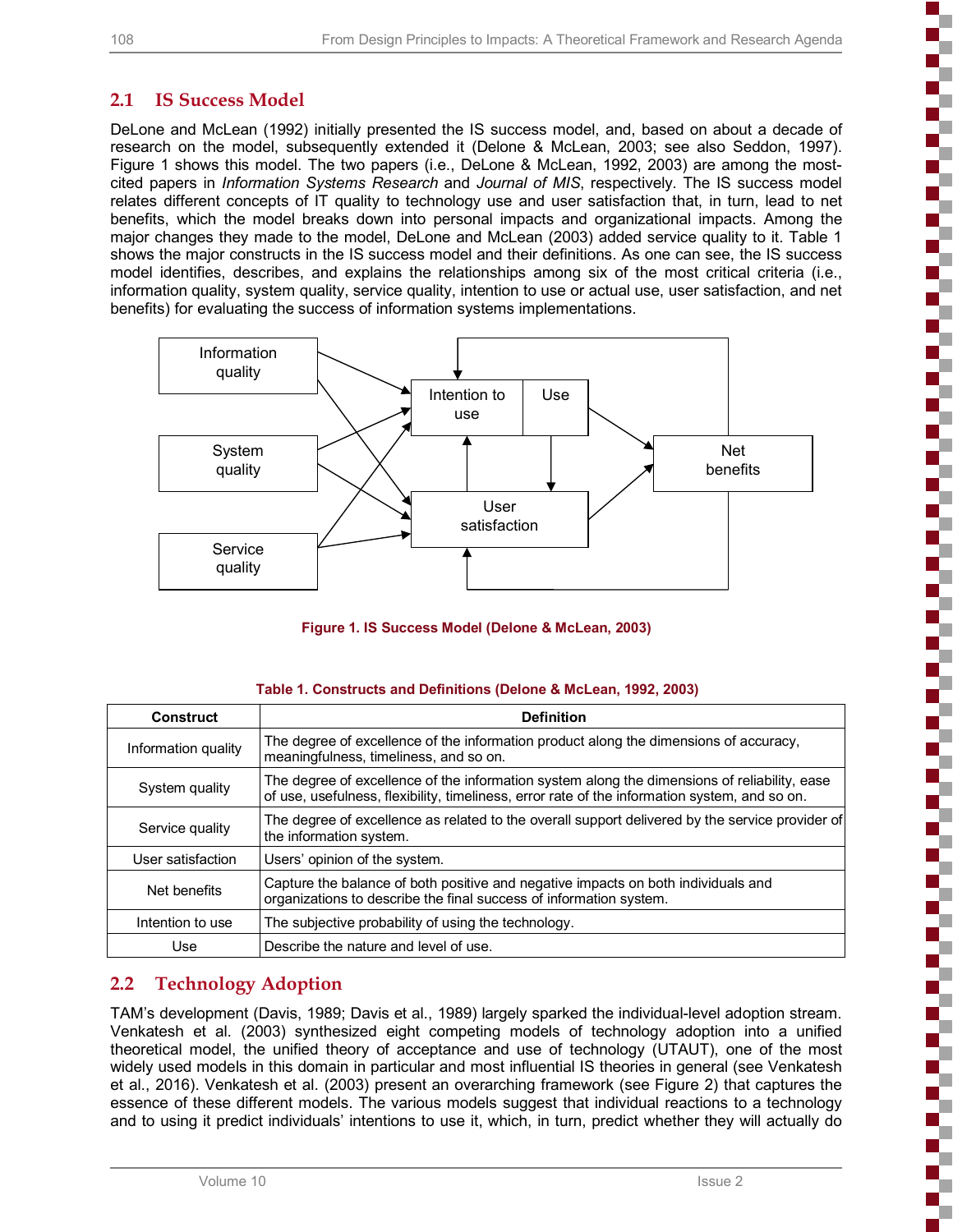**Contractor** 

j

l

₿

į

so. Table 2 shows UTAUT's major constructs and their definitions (Venkatesh et al., 2003). As one can see, UTAUT uses performance expectancy, effort expectancy, social influence, and facilitating conditions to predict behavioral intention and use. It also incorporates gender, age, experience, and voluntariness of use as moderators (Venkatesh et al., 2003).



**Figure 2. UTAUT: A Synthesis of Technology Adoption Models**

| Table 2. Constructs and Definitions (Venkatesh et al., 2003) |  |
|--------------------------------------------------------------|--|
|--------------------------------------------------------------|--|

| <b>Construct</b>                          | <b>Definition</b>                                                                                                                                                                                                                 |
|-------------------------------------------|-----------------------------------------------------------------------------------------------------------------------------------------------------------------------------------------------------------------------------------|
| Performance expectancy                    | The degree to which individuals believe that using the system will help them better attain<br>significant rewards.                                                                                                                |
| Effort expectancy                         | The degree of ease associated with using the system.                                                                                                                                                                              |
| Social influence                          | The degree to which individuals perceive that important others believe they should use<br>the new system.                                                                                                                         |
| <b>Facilitating conditions</b>            | The degree to which individuals believe that an organizational and technical infrastructure<br>exists to help them use the system.                                                                                                |
| Behavioral intention                      | The degree to which people have formulated conscious plans to perform or not perform<br>some specified future behavior (see Venkatesh et al., 2006; Venkatesh et al., 2008).                                                      |
| Gender, age, experience,<br>voluntariness | Gender and age are demographic variables.<br>Experience: degree of prior use of the target technology.<br>Voluntariness: the degree to which individuals perceive using the technology as voluntary<br>or through their own will. |
| Technology use                            | Actually using the technology.                                                                                                                                                                                                    |

## **2.3 Human-centered Design Principles**

Prior literature has indicated the importance of drawing from a system design perspective to understand what causes people to use a system and why the usage behaviors vary in intensity (e.g., Zhang, 2008, 2013). Zhang and Li (2005) present a framework that illustrates the issues and components that pertain to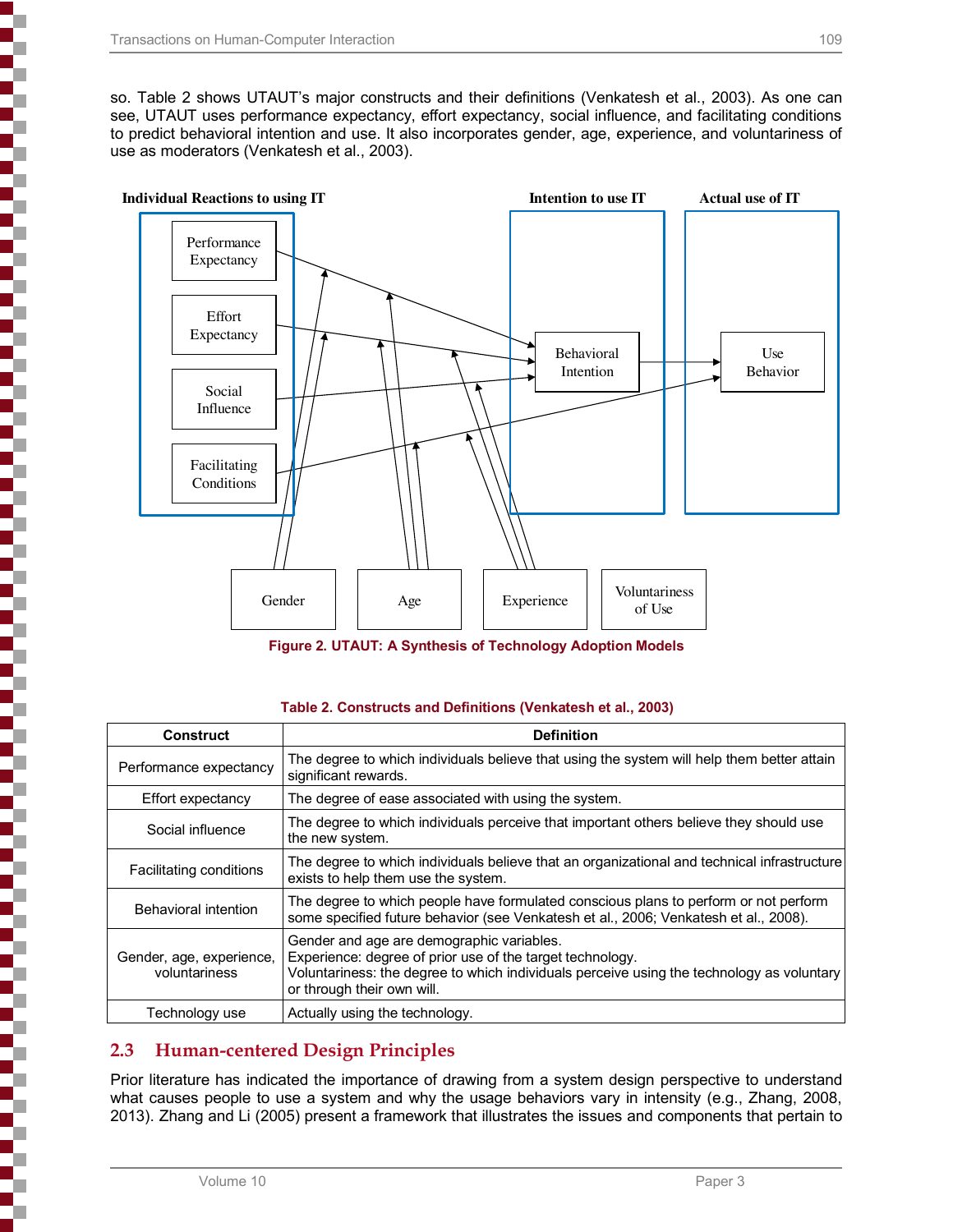human interaction with technologies. The important factors that work in the human-computer interaction (HCI) research area has identified provide a broader theoretical foundation for system design. Interest in HCI in IS research has been recently increased due to a stronger push to give the IT artifact a more central role in IS research (e.g., Leonardi, 2011; Orlikoswki & Iacono, 2001) and to design systems that will enhance how effectively users use them For instance, Agarwal and Venkatesh (2002) identified various design guidelines that could enhance website use, and Hoehle et al. (2015) found that various design features affected individuals' continued intention to use mobile phones. Zhang (2008) proposed a variety of system design principles and characteristics related to human motivational needs that could enhance technology use. In essence, Figure 3 summarizes the current work that conceptualizes and defines HCDP related to human motivational needs in IS. This work has conceptualized and defined system design principles based on the psychological, social, cognitive, and emotional sources of human motivation. Technology use refers to the actually using the target technology. However, we still somewhat lack evidence that links such design characteristics and principles to technology use (for examples, see Hoehle et al., 2015; Venkatesh & Agarwal, 2006; Venkatesh & Ramesh, 2006). As such, researchers have continuously called for more research at the nexus of HCI and IS (see Johnson, Zheng, & Padman, 2014; Te'eni, Carey, & Zhang, 2007). Table 3 explains the design principles and design characteristics from Zhang (2008) in more detail.



#### **Figure 3. Human-centered Design Principles**

| System design principles                                     | <b>Definitions</b>                                                                                                                  | System design characteristics                                                                            |
|--------------------------------------------------------------|-------------------------------------------------------------------------------------------------------------------------------------|----------------------------------------------------------------------------------------------------------|
| Support autonomy.                                            | An autonomy-supporting style that fulfills the<br>psychological need to experience choice in<br>initiating and regulating behavior. | Allow users to decide how they want<br>to express themselves.                                            |
| Promote creation and<br>representation of self-<br>identity. | Define and create the self to realize the quality<br>of one's psychological wellbeing.                                              | Allow users to decide how they want<br>to do things in distinctive ways.                                 |
| Design for optimal<br>challenge.                             | The need for competency and achievement<br>through attaining goals with different levels of<br>challenges.                          | Allow users to identify and set<br>different challenge levels.                                           |
| Provide timely and positive<br>feedback.                     | Provide informational feedback in a timely<br>manner in a way that does not break the "flow"<br>of cognition and action.            | Allow users to know how far they are<br>from achieving goals at an appropriate<br>time.                  |
| Facilitate human-human<br>interaction.                       | The innate desire to belong, a social and<br>psychological need for relatedness.                                                    | Let users feel they are related to or<br>connected with each other by showing<br>interaction results.    |
| Represent human social<br>bond.                              | The innate desire to belong, a social and<br>psychological need for relatedness.                                                    | Allow users to feel the social bond<br>(e.g., the extent, the intensity, and the<br>nature of the bond). |
| Facilitate one's desire to<br>influence others.              | The desire to make the physical and social<br>world conform to one's personal image or plan.                                        | Allow users to lead others.                                                                              |
| Facilitate one's desire to be<br>influenced by others.       | The desire or need to follow.                                                                                                       | Allow users to follow others.                                                                            |
| Induce intended emotions<br>via initial exposure to ICT.     | Affect and emotion regulated by biological<br>system.                                                                               | Induce intended affect and emotion<br>invoked by initial exposure to the<br>system.                      |

#### **Table 3. Human-centered Design Principles (Zhang, 2008)**

**The Co**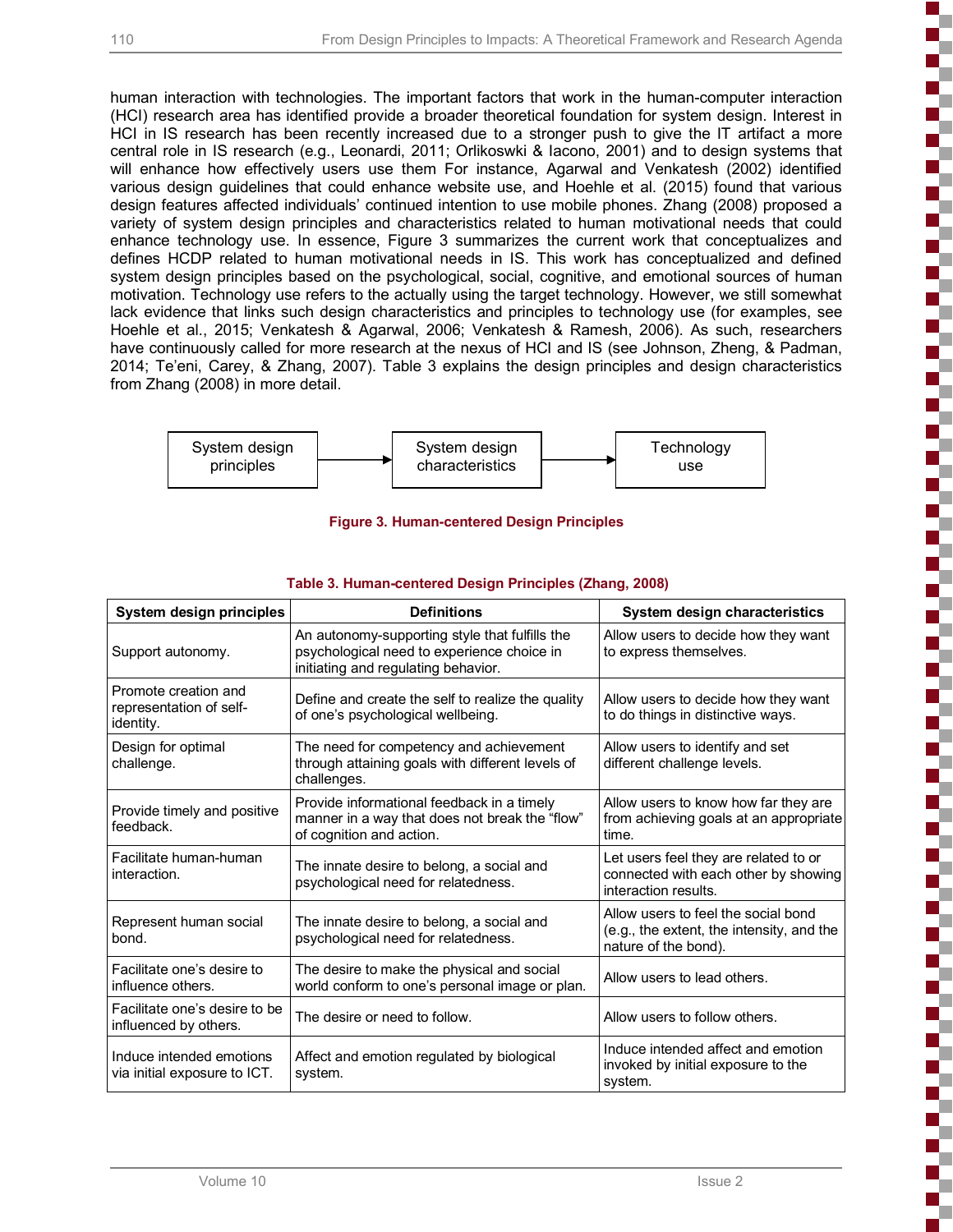| $1$ avic J. Haman-Centered Design Finicipies (Znang, Z000)               |                                                      |                                                                                                     |  |
|--------------------------------------------------------------------------|------------------------------------------------------|-----------------------------------------------------------------------------------------------------|--|
| Induce intended emotions<br>via intensive interaction with<br><b>ICT</b> | Affect and emotion regulated by cognitive<br>system. | I Induce intended affect and emotion<br>through intensive cognitive activities<br>using the system. |  |

#### **Table 3. Human-centered Design Principles (Zhang, 2008)**

## **2.4 Fitting the Streams Together**

Our discussion above that focuses on the key papers in the three streams suggests fairly independent approaches to develop the nomological network around technology use. Among the three streams of research, the IS success model has focused on the system and user (e.g., system quality, users' performance gains), the theories related to technology adoption have focused on the user (e.g., users' reactions, intentions, and behaviors), and the theories related to HCDP have focused on the system (e.g., system design principles and characteristics). However, some work has cut across these streams of research. It has shown system design characteristics to influence key beliefs, such as performance expectancy and effort expectancy (see Venkatesh & Davis, 1996; Venkatesh et al., 2003). More recently, Brown, Dennis, and Venkatesh (2010) examined the effects of collaboration technology characteristics (i.e., social presence, immediacy, and concurrency) on performance expectancy and effort expectancy. At the core of the IS success model lies people's perceptions of IT's quality, which covers information, system, and service quality (see Table 2). It represents three IT aspects that are critical with regard to upstream implications for system design and downstream impacts on system use and user satisfaction. Although researchers have largely used the IS success model to relate perceptions of quality to technology use and user satisfaction, Wixom and Todd (2005) related the perceptions of quality to intentions to use a technology via individual reactions that research in the technology adoption stream identified (see Figure 2). Specifically, Wixom and Todd (2005) related the quality constructs from the IS success model to intentions via performance expectancy and effort expectancy (see also Table 2). Further, they demonstrated that various design characteristics influenced quality perceptions. Likewise, Seddon (1997), building on the IS success model, suggested that the various quality constructs in the IS success model potentially influence the construct performance expectancy. Similarly, Hoehle et al. (2015) demonstrated the effects of different mobile phone design characteristics on consumers' continued intention to use mobile phones. Taken together, prior research suggests that system design characteristics affect individual reactions to using technology.

Despite the advances in knowledge from the above studies, none of them incorporate task (an important factor) into the theory development. While some work has found task to affect technology implementations, researchers have largely overlooked it (e.g., Dishaw & Strong, 1999; Serrano & Karahanna, 2016; Strong & Volkoff, 2010). Drawing from the task-technology fit (TTF) theory, we incorporate task into our integrated framework. Task-technology fit (TTF) theory suggests that, when one uses technology for tasks that its design supports, it is more likely to have a positive impact on job outcomes (e.g., task performance) (Goodhue, 1998; Goodhue & Thompson, 1995; Zhang, 2017; Zigurs & Buckland, 1998) because users do not need to spend extra time and effort to modify the technology to support the task. Consequently, users can use their cognitive resources and concentrate on completing the task. In contrast, when a technology does not support the particular task, users may need to allocate additional mental resources to increase the fit between the task and the technology.

Our integrated framework also seeks to better explain the nomological network related to technology use by looking beyond the traditional lean conceptualizations of technology use (see Burton-Jones & Straub, 2006). Burton-Jones and Straub (2006) argued that a rich conceptualization of technology use leads to better explanations and predictions of individual performance. They conceptualized rich use to capture not only the entire content of use activity, such as use/nonuse, duration of use, frequency of use or extent of use, but also the pattern or the extent to which users use different technology features and enjoy their use (e.g., Sun, 2012). Thus, a more precise conceptualization of use, such as what individuals achieve with rich use, can help one predict the outcomes of use (e.g., performance) better. Further, a precise conceptualization of use results in a more accurate operationalization of use that can lead to better and more accurate predictions of outcomes of use, whereas an imprecise conceptualization (i.e., omnibus use) results in less accurate operationalization that can obscure the relationship between use and outcomes.

Specifically, Burton-Jones and Straub (2006) proposed two new key conceptualizations of technology use: cognitive absorption and deep structure use. Cognitive absorption describes the relationship between a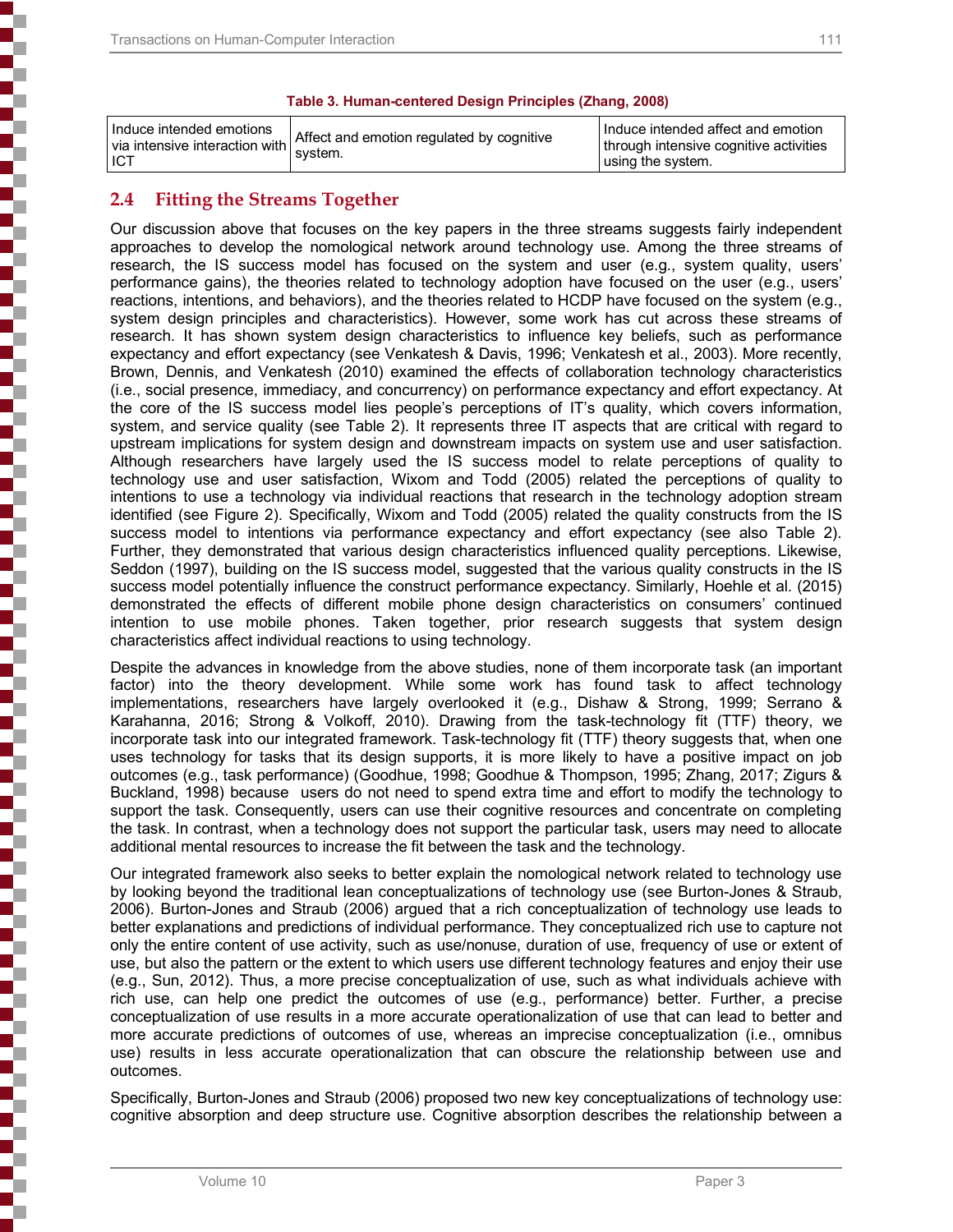user and technology or the extent to which a user interacts with technology. Deep structure use indicates the extent to which individuals use system features that relate to core aspects of a task with respect to the breadth of use (i.e., number of features used) and depth of use (i.e., extent to which a feature is exploited). Since the concept of rich use is fairly new, only a handful of studies have validated the positive relationship between rich use and use outcomes (e.g., Burton-Jones & Straub, 2006; Robert & Sykes, 2017; Sykes & Venkatesh, 2017; Zhang, 2017). We integrate the concept of rich use into our framework to offer theoretical arguments for why rich use of technology will lead to job performance—a broad and an important assessment of employees' effectiveness in organizations.

Taken together, prior research suggests the integrative framework in Figure 4. Our integrated framework and the model that Wixom and Todd (2005) differ mainly in that our framework extends Wixom and Todd's model by incorporating and highlighting the important role of HCDP in understanding the nomological network related to technology use. It helps to explain the antecedents and determinants of system quality and information quality from a system design perspective. In addition, by adopting a rich conceptualization of technology use, our integrated framework extends Wixom and Todd's model by better explaining the relationship between technology use and individual performance. Moreover, by relating design principles to individual consequences directly and indirectly via technology use, our framework better explains the mediational role of technology use. In other words, we obtain a better picture of what design principles influence individual consequences directly and what design principles influence individual consequences via technology use, which an isolated and independent view that focuses only on one stream of research clearly cannot achieve. Moreover, by integrating these three streams of research, we more holistically explain IS use and success.

# **3 Proposition Development**

Figure 5 shows the key elements of the integrated framework presented in Figure 4 to highlight the relationships that researchers have studied well. We focus on developing propositions that articulate these relationships. The first set of propositions that we present relate rich use of technology to a specific individual-level net benefit (namely, job performance) (see P1 in Figure 5). The second set of propositions that we present broadly relate design principles to the two different rich conceptualizations of use in both the workplace and personal contexts (see P2 in Figure 5). A personal context refers to the use of technologies for non-work-related purposes, such as shopping, chatting with friends, and playing games. The third set of propositions relates HCDP to individual benefits in the workplace (e.g., job performance and job satisfaction) (see P3 in Figure 5). These latter propositions do not consider the mediating role of technology use and, thus, illustrate the direct impact of HCDP on individual benefits. We intend all three sets of propositions to illustrate (but not exhaustively) how future empirical work at the nexus of the streams can proceed. For instance, one could envision research on other net benefits, such as job commitment. Likewise, only by theorizing and conducting studies at the level of specific design principles/characteristics can we develop a rich understanding of how one can foster rich use.



**Figure 4. An Integrative Framework**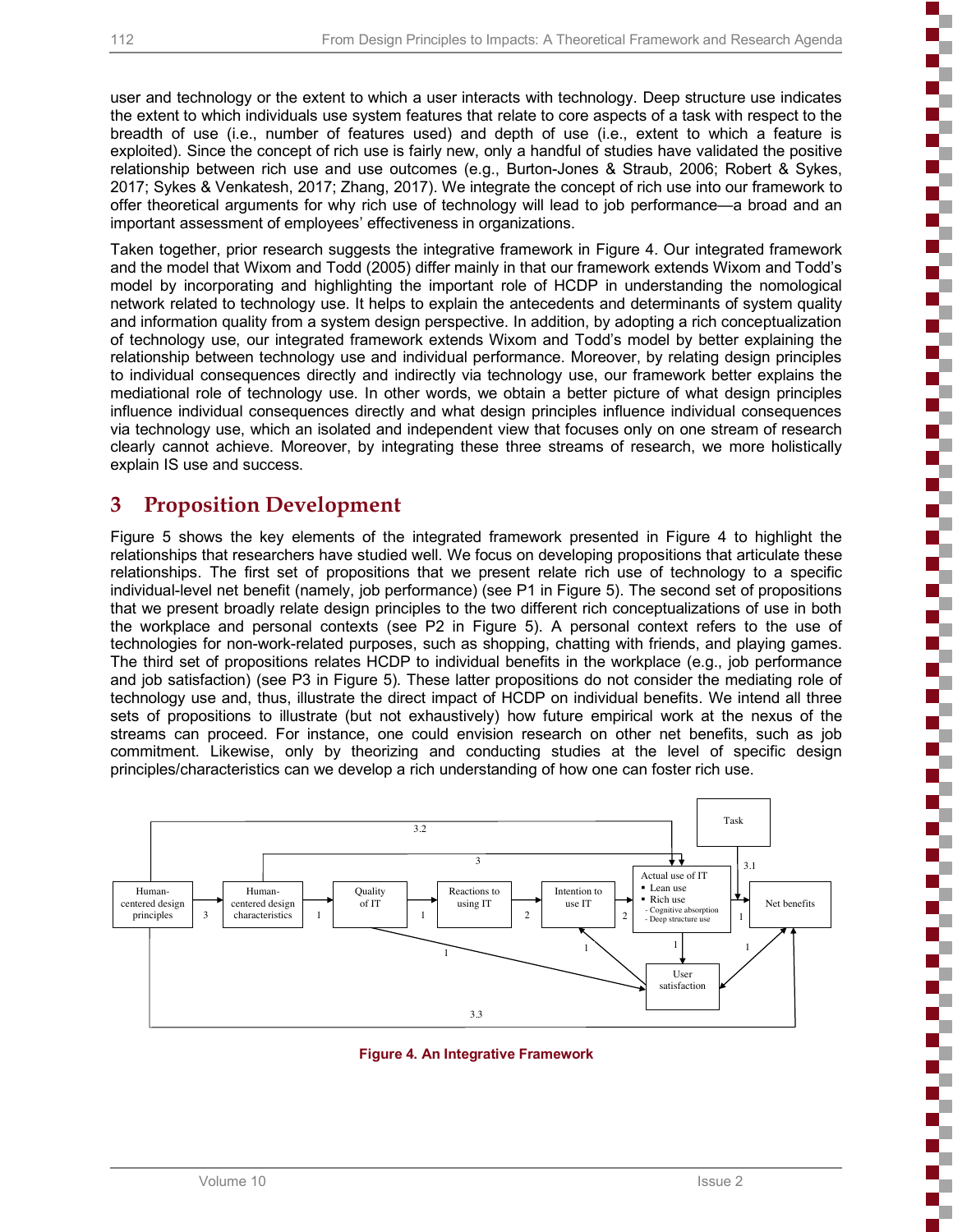



## **3.1 Predicting Job Performance**

### **3.1.1 Cognitive Absorption**

Cognitive absorption refers to an important type of rich use that describes the interaction between a user and technology (Burton-Jones & Straub, 2006). It indicates user's level of involvement with a technology— "a state of deep attention and engagement—i.e., the individual is perceptually engrossed with the experience" (Agarwal & Karahanna, 2000, p. 667). Cognitive absorption has five dimensions: temporal dissociation, focused immersion, heightened enjoyment, control, and curiosity (Agarwal & Karahanna, 2000). According to Agarwal and Karahanna (2000), when users interact with technology: 1) they feel that they can manage the interaction (control), 2) they have a strong sense of inquisitiveness (curiosity), 3) they feel great pleasure in using it (heightened enjoyment), 4) they occupy themselves totally with it (focused immersion), and 5) they may not even realize how much time they have spent on it (temporal dissociation).

When users really enjoy using technology, they are less likely to feel bored or tired and they are more likely to work harder and longer using a technology, which results in higher productivity (Zhang, 2017). Prior research has indicated the amount of effort and the degree of persistence that the motivational goalsetting process drives significantly impact performance outcomes (e.g., Locke, 1997). When users occupy themselves totally with a technology, non-work-related problems that might slow down their progress are less likely to distract them. In addition, if users concentrate on their work, they might make fewer mistakes. Consequently, they are likely to perform their tasks more efficiently and effectively, which will result in better job performance. Prior research has indicated the detrimental effects of divided attention at encoding on later memory performance (Naveh-Benjamin, Guez, & Sorek, 2007). Moreover, cognitive absorption is a situational intrinsic motivator (Agarwal & Karahanna, 2000), and intrinsic motivation is an important driver of performance (Vallerand, 1997). Although not linked to ultimate performance, prior work in technology use contexts has demonstrated that intrinsic motivation can have positive impacts on key drivers of performance (see Venkatesh, 1999, 2000; Venkatesh & Speier, 1999; Venkatesh, Speier, & Morris, 2002). Mitchell (1997) found that the strength of motivation was strongly related to performance. If users are cognitively absorbed with a technology, they will enjoy using it and concentrate more on performing their tasks that will, in turn, lead to effective task completion, enhanced productivity, and, thus, better job performance. Empirical evidence, especially from our prior work in this domain, also supports such a relationship in the context of different technologies (Robert & Sykes, 2017; Sykes et al., 2014; Sykes & Venkatesh, 2017; Zhang, 2017; Zhang & Venkatesh, 2017). Therefore, we propose:

**P1a:** Cognitive absorption positively influences individual job performance.

#### **3.1.2 Deep Structure Use**

A technology may have many features to support a task's underlying structure. Deep structure use indicates the extent to which a user actually uses the core features related to a task. If the features users use are relevant to the task, they are more likely to support the task (Goodhue, 1998; Goodhue & Thompson, 1995). Prior studies have found that decision making performance depends on the fit between data presentation format and task (e.g., Benbasat, Dexter, & Todd, 1986; Dickson, DeSanctis, & McBridge, 1986) and that a misfit slows down the decision making processes (e.g., Vessey, 1991; Vessey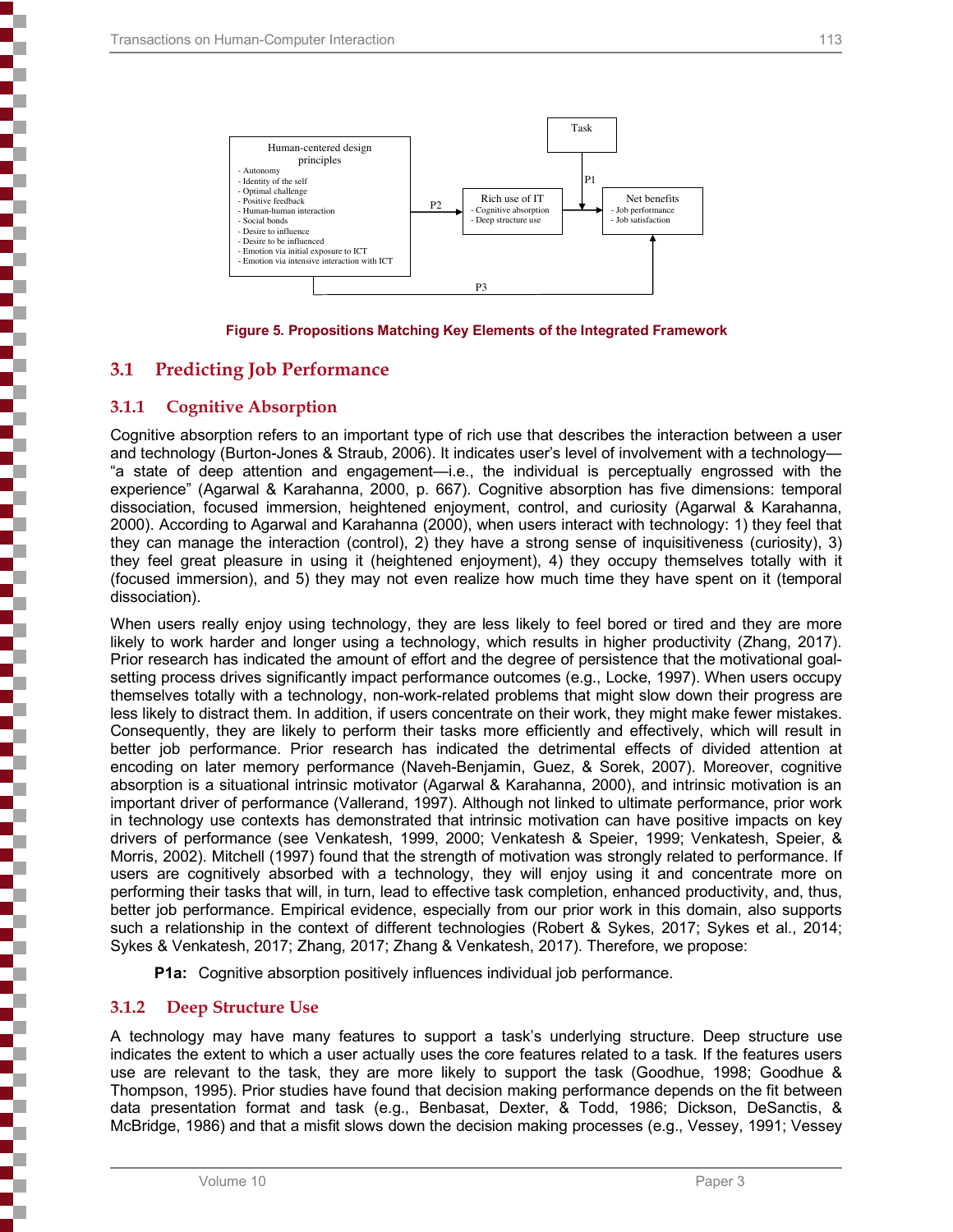5

Ş

F

Ę

Ś

i<br>Sidoo

n.

& Galletta, 1991). If the features users use are relevant for completing a task, their use will help users effectively do so. Users who exhibit high deep structure use (i.e., they use core features more or use more in-depth such features) are more likely to have positive task performance because they are likely to leverage more useful resources to generate outcomes, which increases the likelihood that they will produce higher-quality output. For example, if a task requires intensive computations, users might combine different features of a technology to optimize their performance. In addition, when users use more features, they can perform tasks more efficiently because different features can facilitate a task's different aspects. For example, a task can involve data access and data analysis. Using the storage and retrieval features of a technology can facilitate data access and make it easier and faster. In the same way, using analysis and reporting features can facilitate data analysis. Moreover, when users use more of such features, they can more accurately analyze data. While each feature may have its strengths and weaknesses, comparing and integrating the results that different features generate may improve accuracy of the task output.

Similarly, we argue that users who use the core features of a technology will enhance their job performance because such use is more likely to result in better solutions to problems. When users use specific features of a technology in ways that are beyond the common uses of those features, they can strengthen or extend the functionalities associated with those particular features. Such use can involve customization because it can strengthen or extend how users use a technology's specific features. For example, users can customize how a technology displays information such that they can easily organize and process it. When users can process the information more effectively, they are more likely to perform better. Users can also extend functionalities of specific features to improve task efficiency. For example, users can develop add-ins to a technology's information-processing feature to reduce processing time and improve processing accuracy.

Users who exhibit low deep structure use (i.e., they use few core features or do not adequately explore a specific core feature) may not realize a particular technology's benefits—especially when they need to combine features or use specific ones to a greater extent to complete a task. For example, when using a video conferencing feature to help communicate complicated knowledge (i.e., knowledge consisting of parts intricately combined, difficult to analyze, understand, or explain), a user might need to complement it with a file-sharing feature to exchange important documents to facilitate the conference meeting or a taping feature. Using these features together should improve communication effectiveness and, thus, result in better job performance.

Before closing our arguments related to the relationship between deep structure use and job performance, we clarify the boundary condition related to specific technology-application contexts. For some applications, such as transaction systems that operational staff use, their assigned tasks will likely require them to use certain number of features (no more or no less) that match their tasks. In this case, TTF is high, so using optimized features and at a deep level for high TTF becomes less relevant. For other applications, such as unstructured decision making tasks, users may have more freedom to mix and match various features to address different problems. In this case, the extent to which users explore relevant features is more likely to affect job performance. Given this boundary condition, future research that leverages this framework to build specific research models should incorporate technology type and application context. Therefore, we propose:

- **P1b:** Deep structure use positively influences individual job performance.
- **P1c:** The positive influence of deep structure use on individual job performance is stronger with a fit between the usage behavior and the task.

## **3.2 Relating System Design Principles to Rich Use**

Zhang's (2008) work on system design principles provides an excellent base to theorize about the potential relationship between system design and technology use. Although early research related to system design and usability frequently examined how design characteristics affected task performance (e.g., Adipat, Zhang, & Zhou, 2011), Zhang's work emphasizes how design can create positive motivational mechanisms. As we discuss above, research in the technology adoption stream has related such motivational mechanisms to technology use (e.g., Venkatesh & Speier, 1999; Venkatesh et al., 2002). In addition to the effects on technology use through motivational mechanisms, we believe that the design principles can directly influence rich use (i.e., different dimensions of cognitive absorption and deep structure use).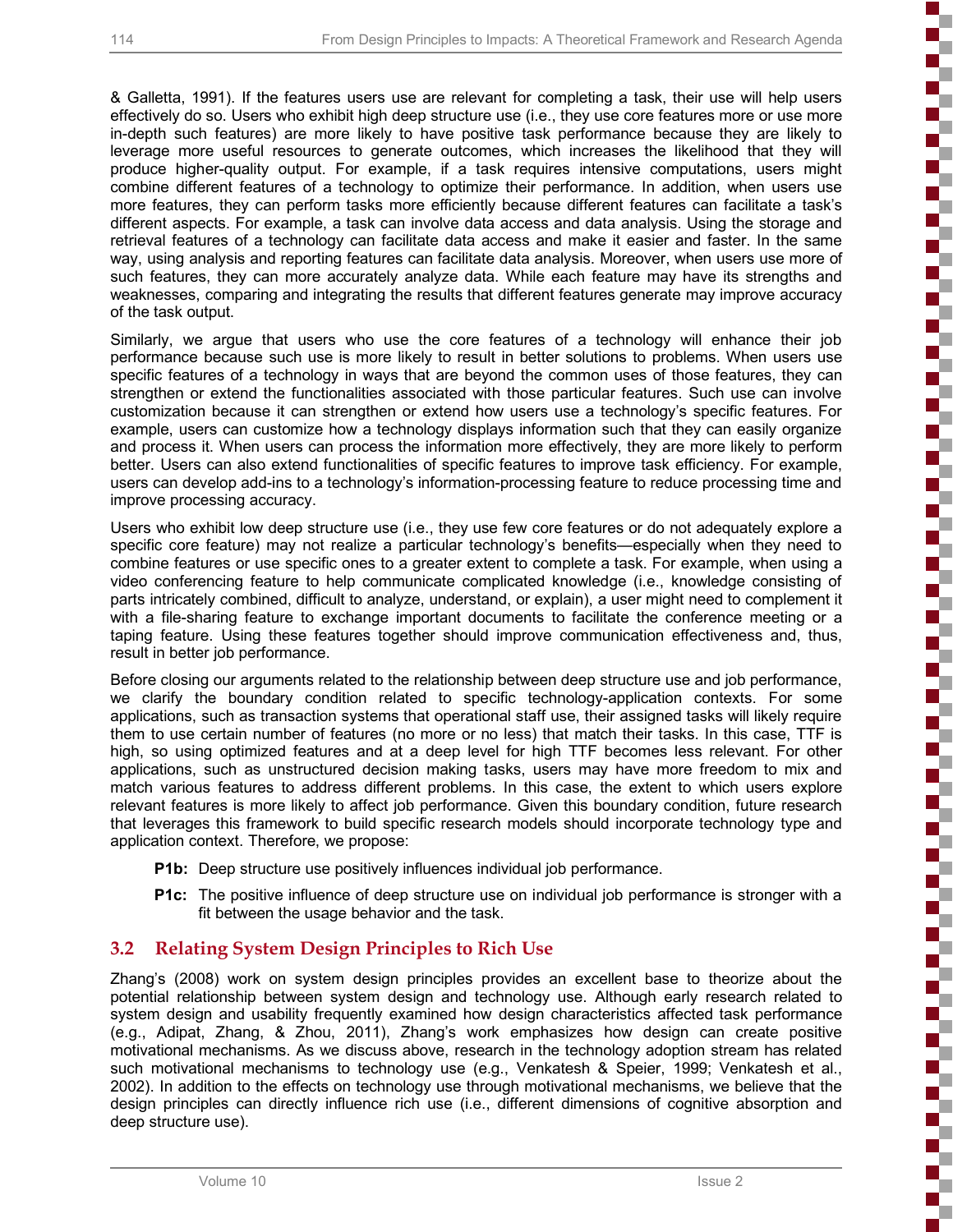## **3.2.1 Cognitive Absorption**

į

▌

┋

**Principles 1 and 2 (support autonomy and identity of the self):** these principles relate to the psychological motivational needs for autonomy and self-identity and have their roots in self-determination theory (Deci & Ryan, 1985). We expect a technology that allows users to create and maintain an identity and the associated autonomy they gain from doing so to enhance three dimensions of cognitive absorption: 1) heightened enjoyment, 2) control, and 3) curiosity.

Humans need autonomy and to create and preserve a unique identity; thus, supporting these needs has positive benefits in workplace and personal contexts (see Carter & Grover, 2015; Hackman & Oldham, 1980; Hogg & Terry, 2000). A technology can create a direct, positive impact on cognitive absorption by considering these principles. For instance, if an organizational knowledge-management system has a blog wherein users can create and maintain their identities that perhaps differ from their traditional work roles, they may find heightened enjoyment when using the blog due to the variety that the secondary identity introduces. Further, the identity and the freedom in controlling the identity and the activities therein are likely to provide users with a sense of control. Finally, as users engage in a variety of exploratory behaviors when using the blog, they are likely to become more curious and to satisfy that curiosity. Cognitive absorption is a situational intrinsic motivator (Agarwal & Karahanna, 2000), and satisfying both competence and autonomy fosters a high level of intrinsic motivation (Deci & Ryan, 1985; Ryan & Deci, 2000). Thus, autonomy is likely to positively impact cognitive absorption. Therefore, we propose:

- **P2a:** Technologies designed to foster autonomy positively influence cognitive absorption.
- **P2b:** Technologies designed to foster an identity of the self positively influence cognitive absorption.

**Principles 3 and 4 (support optimal challenge and positive feedback):** these principles relate to the cognitive motivational need for competence and achievement and have their roots in flow theory (Csikszentmihalyi, 1975, 1990). We expect a technology that supports optimal challenge to enhance two dimensions of cognitive absorption: 1) temporal dissociation and 2) focused immersion. Likewise, we expect a technology that provides meaningful feedback to enhance at least one dimension of cognitive absorption (i.e., heightened enjoyment).

Interestingly, the challenge idea also relates to ease of use in the technology adoption stream (Venkatesh, 1999, 2000; Venkatesh et al., 2003; Venkatesh & Bala, 2008). The technology adoption literature has posited that one should design for ease of use and, thus, to minimize challenge to allow users to surpass hurdles (e.g., Venkatesh, 1999). However, designing for optimal challenge suggests giving users a sense of accomplishment. Although these arguments may seem to compete with each other, we suggest that one can envision a scenario in which users can easily learn a system's basics (as Venkatesh (1999) suggests) before using it to obtain greater benefits in a way that optimally challenges them (as Zhang (2008) suggests). Indeed, too little or too much challenge can result in users' not fulfilling the competence need (e.g., Malone, 1981; Yerkes & Dodson, 1908). One can see from the Venkatesh (1999) experiments related to telecommuting how one can foster optimal challenge without harming ease of use. By designing a telecommuting system and associated training that allowed telecommuters to quickly learn the system, his experiments demonstrated that one can overcome the hurdle related to ease of use but that the challenge of telecommuting still remained for the telecommuters if they strived for high levels of performance by using the system (for a detailed discussion, see Venkatesh, 1999). Such challenge and the resultant flow state when using a technology will contribute favorably to temporal dissociation and focused immersion because research has shown that individuals in a flow state spend much more time than intended on a task, lose track of time (see Venkatesh, 1999), concentrate on the task more, and/or do not experience as many distractions when working on a task (Agarwal & Karahanna, 2000). Therefore, we propose:

**P2c:** Technologies designed to foster optimal challenge positively influence cognitive absorption.

As for feedback, a vast literature on the job characteristics model (e.g., Hackman & Oldham, 1989; Morris & Venkatesh, 2010; Venkatesh, Bala, & Sykes, 2010) has associated feedback with positive affective reactions to a job, such as job satisfaction. Likewise, in a technology environment, employees can perhaps more readily and easily receive feedback from technology. Consequently, employees may find heightened enjoyment from using a system. For instance, a system can track users' performance on specific tasks and, over time, provide a comparative analysis of their current performance against their own historical performance. It could also provide comparisons against performance averages of other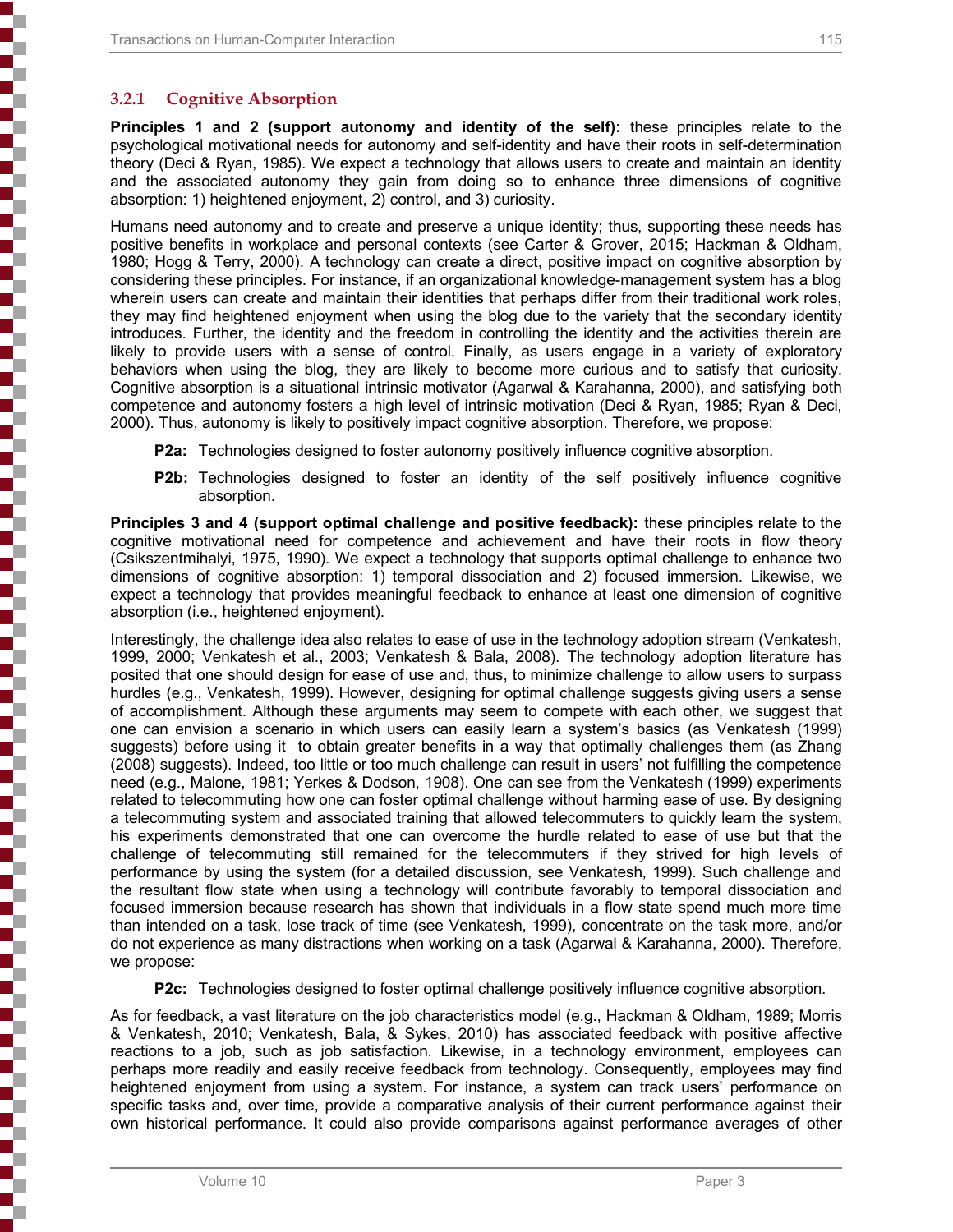ì

S

ç

Ş

i

Ś

Ş.

Ş

i<br>Si

5

i

n T

employees in the same business unit. Such feedback can not only be far more immediate than what a supervisor may be able to give but also serve as a motivator regardless of whether a user has a better or worse performance because the former may give the employee a sense of accomplishment and the latter may spur the employee to perform better. Therefore, we propose:

**P2d:** Technologies designed to foster feedback positively influence cognitive absorption.

**Principles 5 and 6 (support human-human interaction and social bonds):** these principles relate to the social, psychological motivational need for relatedness and have their roots in social interaction studies (Baumeister & Leary, 1995). We expect a technology that satisfies the need for psychological relatedness to enhance at least one dimension of cognitive absorption (i.e., heightened enjoyment).

As social animals, human beings have a well-understood need to belong. Even research on computermediated communication has found that those who prefer to avoid face-to-face social settings (due to, for example, social anxiety) frequently seek online channels in search of friends or even romantic partners (e.g., Ang et al., 1993). Also, online communication tools can level the playing field by allowing even nonvocal individuals to participate equally in meetings (see, e.g., McLeod, Baron, Marti, & Yoon, 1997). Designing a technology that fosters a social bond and more favorable interactions among people is likely to result from enhanced social richness, telepresence (Venkatesh & Johnson, 2002), and other positive reactions as media synchronicity theory articulates (Dennis, Fuller, & Valacich, 2008). Adherence to these principles will undoubtedly result in heightened enjoyment because it will replace the more impersonal and machine-like interaction typically attributed to technologies and technology-mediated communication with a more warm and personal feel (see Venkatesh & Johnson, 2002). Therefore, we propose:

- **P2e:** Technologies designed to foster positive human-human interaction positively influence cognitive absorption.
- **P2f:** Technologies designed to foster social bonds positively influence cognitive absorption.

**Principles 7 and 8 (support desire to influence and desire to be influenced):** these principles relate to the social, psychological motivational need for power, leadership and followership and have their roots in affect control theory (Heise, 1985). We expect a technology that satisfies these needs to lead/follow to enhance at least one dimension of cognitive absorption (i.e., heightened enjoyment).

New technologies have the potential to alter the power structure in organizational settings (Brass, 1984) by giving power to some and taking it away from others (e.g., due to who controls information). As a result, newly empowered employees are likely to enjoy new technologies. Designers can design technologies to empower employees with information. For instance, standard reports that make vast amount of information (which would be otherwise difficult to obtain) available in a condensed form can empower employees with information. Also, allowing employees to create custom reports can increase the power and influence of employees who leverage such features. Similarly, as Zhang (2008) has already noted, when technologies such as blogs provide for groups of people to share information with each other, those who have a desire to be influenced (i.e., follow) will find it to be appealing as they can learn from others, acquire best practices, and follow effectively. Online communication technologies provide a platform for collaborative learning that research has found to be superior to traditional learning (Johnson & Johnson, 1989). In both cases (i.e., technologies that provide the opportunity to influence and technologies that provide the opportunity to be influenced), user enjoyment is likely to be enhanced because leading and following, as one desires, will result in positive affective responses. Therefore, we propose:

- **P2g:** Technologies that provide a user with an opportunity to influence others positively influence cognitive absorption.
- **P2h:** Technologies that provide a user with an opportunity to follow others positively influence cognitive absorption.

**Principles 9 and 10 (support emotion and affect):** these principles relate to the motivational need for emotion and affect and have their roots in affect and emotion studies (Russell, 2003; Sun & Zhang, 2006). We expect a technology that satisfies the need for emotion and affect through surface or interaction features to enhance various dimensions of cognitive absorption (Zhang, Li, & Sun, 2006). Surface features include those that induce an intended affect and emotion when users initially interact with the system, whereas interaction features include those that induce an intended affect and emotion after users intensively interact with the system (e.g., Venkatesh, 1999; Venkatesh & Speier, 1999).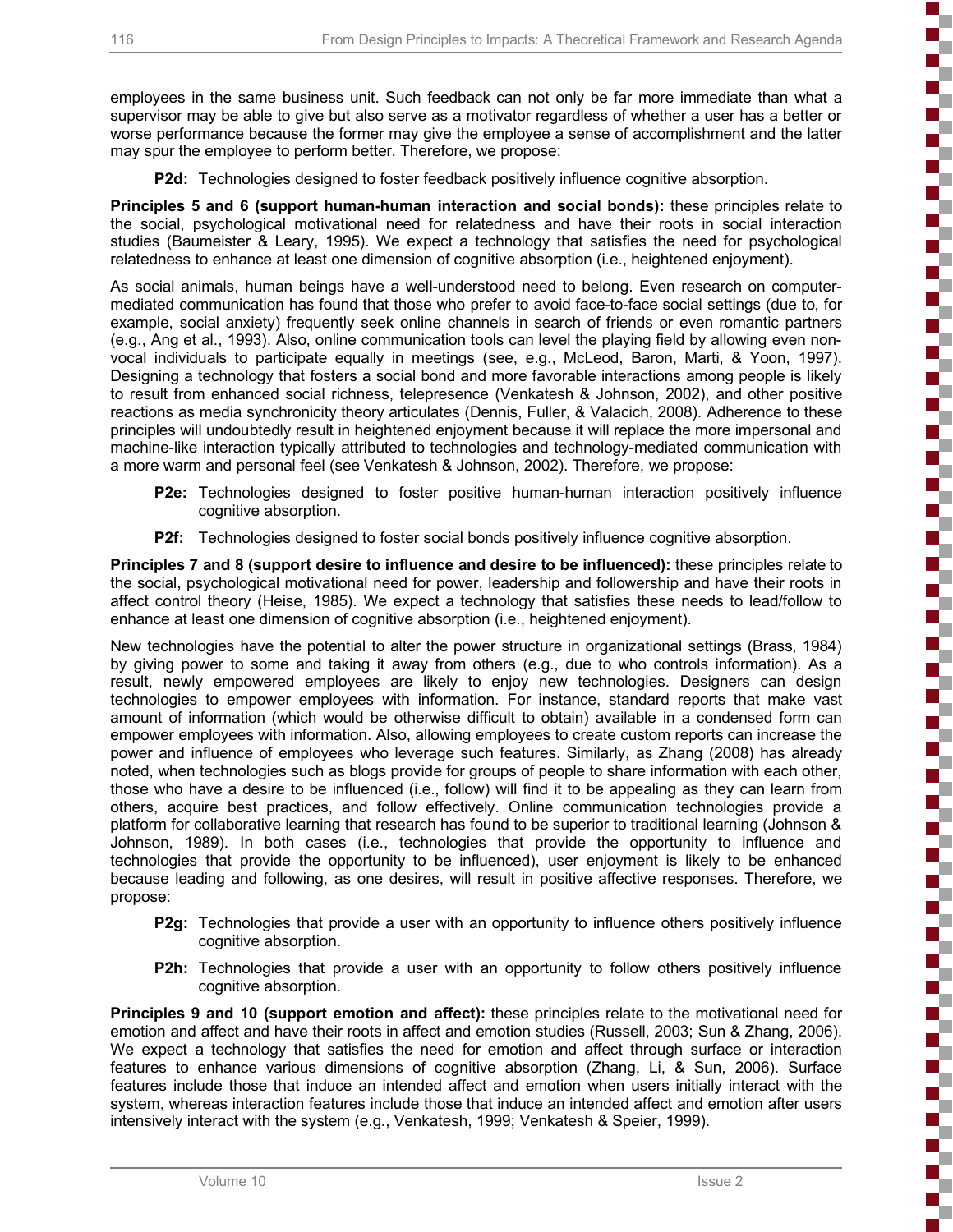A significant body of prior research has focused on emotion and affect in the design of systems. For instance, Van der Heijden (2004) found that hedonic systems can drive enjoyment and shift the focus away from utilitarian outcomes. Likewise, Venkatesh (1999) found that game-based training can also reduce the emphasis on a technology's technology. Venkatesh and Agarwal (2006) specifically identified four different affective design characteristics related to website usability that influence website use (see also Agarwal & Venkatesh, 2002; Venkatesh & Ramesh, 2006). Although some evidence shows that such an emphasis on affect in the design process can have a positive impact, other research has established that affect itself does not have a direct effect on rational intentions or technology use (see Venkatesh et al., 2003). We contend, however, that, when design can induce intended positive emotions in particular, a favorable effect on various dimensions of cognitive absorption will ensue. But, given the inherent subjectivity involved in emotion and affect, design that includes intended emotions can also trigger negative emotions or negative side effects. For instance, one user could find a bright flashing red banner (i.e., a surface feature) appealing and, thus, cause that user to have an enjoyable experience, but it could annoy another user. "Clippy" represents a specific example: Microsoft introduced Clippy in Microsoft Office to help users. However, it engendered strong negative reactions among them even though Microsoft intended the idea to introduce a positive affect toward the software. Interaction features in a technology that can trigger positive affect can make users lose track of time when they become greatly immersed in the technology (see Venkatesh, 1999; Venkatesh & Speier, 1999). Likewise, when technologies have features can trigger such positive affective reactions, users' curiosity may grow due to the opportunity to explore the technology. For example, using "live view" in Dreamweaver, one of the most popular software programs for Web development, to preview webpages works nearly twice as fast as previewing them in a browser, which may trigger users' curiosity to want to know more about the technology. Therefore, we propose:

- **P2i:** Technologies that induce positive emotions via surface features positively influence cognitive absorption.
- **P2j:** Technologies that induce positive emotions via interaction features positively influence cognitive absorption.

## **3.2.2 Deep Structure Use**

Although one can influence cognitive absorption in various ways through design principles, deep structure use represents a choice related to using the correct technology features for the task at hand (Burton-Jones & Straub, 2006). Beyond motivational influences that may drive such use, designing technology with certain principles can promote deep structure use. Given that we focus on making a case that design principles can influence deep structure use, we offer two illustrative propositions in this paper. We specifically argue that principles related to autonomy (design principle 1) and timely and positive feedback (design principle 4) will positively influence deep structure use. If a technology adopts a design that affords autonomy, users will have greater freedom in selecting the means to accomplish their goals. Such freedom will allow users to compare different approaches to completing a task depending on the situational demands and goals. Further, because deep structure use involves a user's perceptual assessment about whether they use the right features for their tasks, technologies that have greater autonomy will allow users to hear and learn from peers about different features in a technology such that particular users can choose the approach that works best for themselves. Prior research has discussed how autonomy relates to making important decisions in various task contexts (Thomas & Velthouse, 1990). Therefore, we propose:

**P2k:** Technologies designed to foster autonomy positively influence deep structure use.

The role of timely and positive feedback can also foster deep structure use. Frequently, when a user uses a technology to accomplish a task, the technology provides little to no feedback about alternative ways to accomplish the task. If one designed a system to provide not only task-related feedback (e.g., performance metrics) but also rich feedback that considered users' keystrokes to infer the tasks they were performing and features they were using, the technology could provide greater guidance on alternative ways (i.e., features available) to accomplish the task. Users could then assess the options available and identify the best way to accomplish their tasks. Prior research has indicated that feedback provides employees with useful work-related information to help them improve their decision making (Kluger & DeNisi, 1996; Rosen, Levy, & Hall, 2006). Therefore, we propose:

**P2l:** Technologies designed to foster feedback positively influence deep structure use.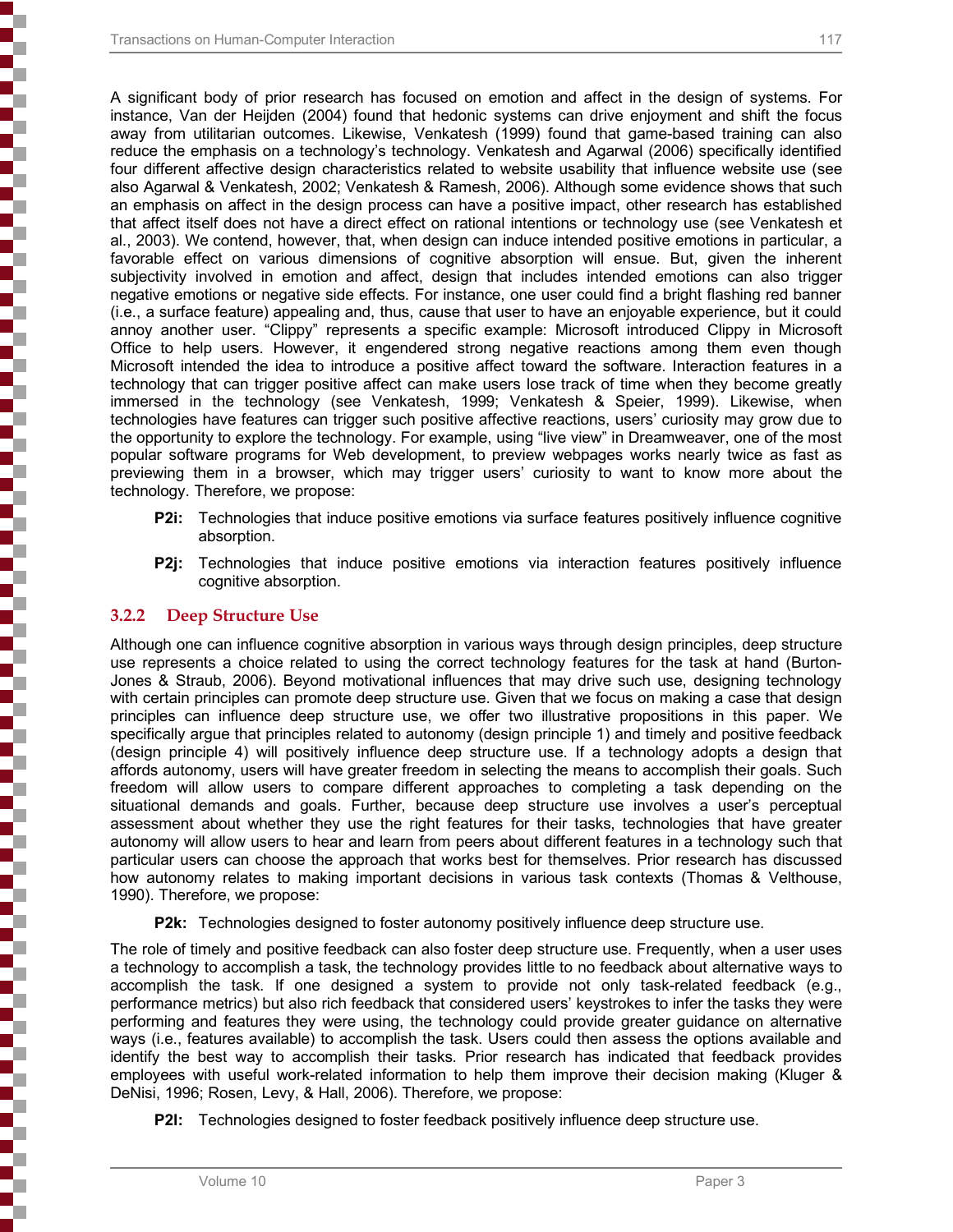5 ▜

ş

F

g

ŧ

n T

Ŝ

Ş

c

Ŧ

n. ī,

ş

E

ì

Í

5 Т **TILL** 

ŝ

Т **TT** 

## **3.3 Relating System Design Principles to Individual Benefits**

In this section, we discuss how, per Zhang's (2008) work, HCDP have a direct effect on individual benefits in the workplace. As we discuss in Section 3.2, design principles create positive motivational mechanisms that result in users' richly using technology. We extend our argument to examine the impact of some HCDP on certain individual benefits in the workplace. Specifically, we relate some design principles to job performance and job satisfaction. Before further discussing each proposition, we clarify that, even though one could relate all design principles to job performance and job satisfaction, we present only illustrative propositions here since exhaustively relating the principles to job performance and job satisfaction does not constitute the paper's sole focus. In addition, some design principles could affect job performance more than job satisfaction. In Sections 3.3.1 to 3.3.6, we develop our propositions to make the case that relates HCDP to individual benefits in the workplace.

## **3.3.1 Support Autonomy and Identity of the Self**

As organizations continue to make huge investments to build virtual, information, and communication technology (ICT) platforms to facilitate communication among employees, employees have more opportunities and freedom to express their ideas and thoughts in the workplace. For example, online discussion forums provide a platform where employees can share their views on various issues related to work, their social lives, and so on. Studies indicate that people would feel less influenced by others and develop a higher level of autonomy when interacting with others online, especially when doing so anonymously (e.g., McLeod et al., 1997; Tan, Wei, Watson, Clapper, & McLean, 1998). Autonomy is one of the five job characteristics in the job characteristics model (Hackman & Oldham, 1980), and prior research has found a positive relationship between autonomy and job satisfaction (e.g., Ilgen & Hollenbeck, 1991; Singh, 1998). In an online discussion forum, employees who actively participate in exchanging ideas or knowledge with others may increase their visibility and identity in the online community. Such visibility and identity may create favorable perceptions among their supervisors and coworkers and, thus, satisfy those employees' psychological need for acknowledgment and recognition. Consequently, such employees are more likely to be satisfied with their jobs. Therefore, we propose:

- **P3a:** Technologies designed to foster autonomy positively influence employees' job satisfaction.
- **P3b:** Technologies designed to foster an identity of the self positively influence employees' job satisfaction**.**

## **3.3.2 Support Optimal Challenge**

As we note in Section 3.2.1, users' psychological need for fulfillment and competence would increase when they perceive an optimal level of challenge (e.g., Malone, 1981). If users find a system too easy to use, they are less likely to develop a sense of achievement in using the system and/or develop greater confidence in using the system for more difficult tasks in the future. Users would experience a certain level of challenge in using the system if they tried to achieve high levels of job performance (e.g., Venkatesh, 1999; Yerkes & Dodson, 1908). The sense of achievement or competence would increase as users overcome bigger challenges to achieve higher levels of job performance. However, if users experience overly difficult challenges, they may lose motivation to do their work (e.g., Malone, 1981; Yerkes & Dodson, 1908). When using the system results in a sense of fulfillment and competence at work, users are more likely to feel satisfied with their job. Prior research has related motivational mechanisms that fulfillment and competence drive to affective outcomes, such as job satisfaction (e.g., Vallerand, 1997). Therefore, we propose:

- **P3c:** Technologies designed to foster optimal challenge positively influence job performance.
- **P3d:** Technologies designed to foster optimal challenge positively influence job satisfaction.

## **3.3.3 Support Positive Feedback**

Prior research has examined the role of feedback in improving employees' performance in the workplace (London, 2003) and discussed the mechanisms through which feedback influences performance (Kluger & DeNisi, 1996; Rosen et al., 2006). Designers can design systems to provide performance feedback, such as task performance, to employees, and such feedback is likely to be more detailed and objective after the system systematically analyzes various aspects of employees' performance data. Using such feedback, employees are likely to find out what they have done well and what they need to improve. Such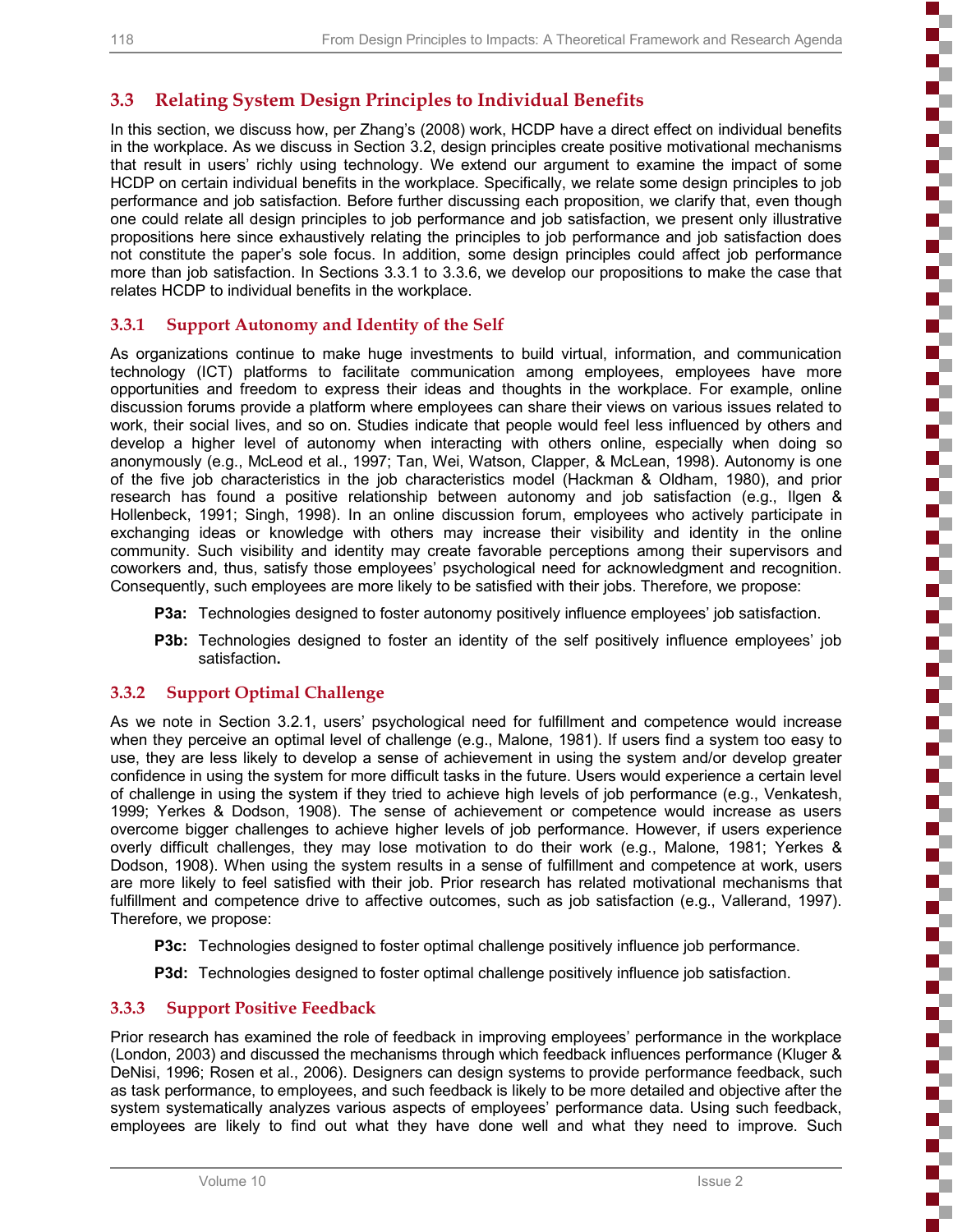information would not only motivate them to keep up with their good work but also contain suggestions for improvement that employees can follow to achieve better job performance. Moreover, providing employees with feedback is likely to make them believe that the organization cares about them and makes an effort to help them improve their work through performance feedback and, thus, to create positive reactions among employees. Under these circumstances, employees are likely to feel more content with their job and associated environment, which will result in higher job satisfaction. Therefore, we propose:

- **P3e:** Technologies designed to foster feedback positively influence job performance.
- **P3f:** Technologies designed to foster feedback positively influence job satisfaction.

### **3.3.4 Support Human-human Interaction and Social Bonds**

As we discuss in Section 2.3, designers can design technology to facilitate human-human interaction. Individuals need to interact with one another for information (e.g., task-related advice or knowledge) exchange to occur in the workplace (e.g., Zhang & Venkatesh, 2013, 2017). Designers can design communication technologies to foster human-human interaction to facilitate employees to exchange information in resolving task-related problems. Consequently, technology that fosters human-human interaction can positively affect job performance. For example, media synchronicity theory (Dennis et al., 2008) notes that asynchronous communication media (e.g., email) can sometimes enhance communication effectiveness and subsequent task performance because they support message rehearsability and reprocessibility. In addition, synchronous communication technologies may strengthen people's social bonds because they support enhanced social richness or telepresence (Venkatesh & Johnson, 2002). In the workplace, social bonds provide the basis for employees to develop virtual relationships and form online communication networks (Boase, Horrigan, Wellman, & Rainie, 2006; Koh, Kim, Butler, & Bock, 2007; Wellman & Hampton, 1999). Having a large number of contacts in the workplace network (e.g., communication network, advice network) makes it easier to access important resources, such as knowledge or social support, which results in better job performance (e.g., Ahuja, Galletta, & Carley, 2003; Sykes et al., 2014; Sykes & Venkatesh, 2017; Zhang & Venkatesh, 2013, 2017). Therefore, we propose:

- **P3g:** Technologies designed to foster human-human interaction positively influence job performance.
- **P3h:** Technologies designed to foster social bonds positively influence job performance.

#### **3.3.5 Support Influence Others**

As we discuss in Section 3.2.1, technology can change the power structure of an organization (Brass, 1984). The more power employees have, the more likely they can exert influence on their supervisors and peers. For example, employees may leverage technology to empower themselves (e.g., becoming a source of knowledge or someone from whom other coworkers can obtain assistance and creating a positive impression on their supervisors or coworkers) and, thus, receive better performance ratings (e.g., Borman, White, & Dorsey, 1995; Motowidlo & Van Scotter, 1994; Shore, Shore, & Thornton, 1992; Sparrowe, Liden, & Kraimer, 2001; Welbourne, Johnson, & Erez, 1998). Therefore, we propose:

**P3i:** Technologies that provide employees with opportunities to influence others positively influence job performance.

## **3.3.6 Support Emotion and Affect**

Prior research has demonstrated that system design characteristics related to manipulating users' emotion and affect influences system use, such as shifting the focus away from utilitarian outcomes (Stein, Newell, Wagner, & Galliers, 2015; Venkatesh & Agarwal, 2006; Zhang, 2013). One such manipulation concerns fostering a positive mood when users use a system by modifying its surface, interaction, or training features (Venkatesh & Speier, 1999). Positive mood can affect job satisfaction. Researchers have theorized and examined a link between affective experience at work, such as a positive mood that results from using a hedonic system, and affective outcomes, such as job satisfaction (e.g., Leftheriotis & Giannakos, 2014). Therefore, we propose:

**P3j:** Technologies that induce positive emotions via surface features positively influence job satisfaction.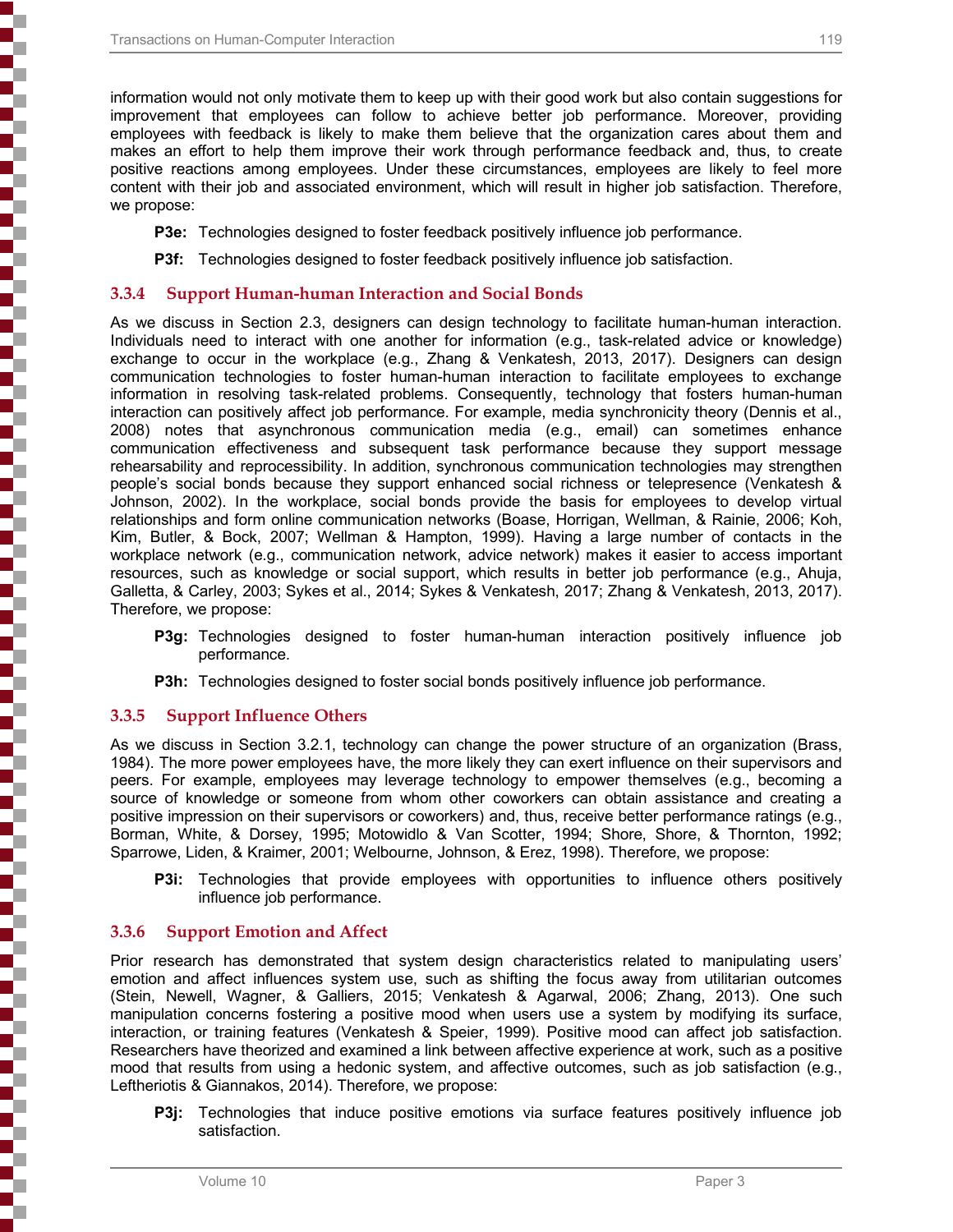Ş

F

Ş

i

j

n.

ŝ

n T

**P3k:** Technologies that induce positive emotions via interaction features positively influence job satisfaction.

# **4 Discussion**

In this paper, we present an integrative framework that ties together research from three major streams of IS research: IS success, technology adoption, and HCDP. Additionally, we incorporate task to better explain how the fit among system, user, and task affects the success of technology implementations. We leverage the framework to present directions for future empirical work. Specifically, we develop propositions that link key elements of the framework that researchers have insufficiently studied. In developing the propositions, we not only build on and extend prior thought on the nomological network around technology use but also challenge some of the traditional thinking related to this topic. Overall, we hope that this paper will spark future research at the nexus of one or more of these three dominant streams of IS research. In this section, we identify several broad future research directions.

We present an integrative theoretical framework and some illustrative propositions. Future work should build on this framework to develop rich theoretical models (especially those related to the impacts of design principles and design characteristics). Researchers should also identify and investigate moderators and mediators, above and beyond what we already know, that will relate system design principles to technology use and performance. For instance, moderating variables could include individual differences, such as personality or dispositional variables related to technology. As Zhang (2008) has noted, translating design principles to design characteristics will be tied to specific types of technologies, and, thus, we need to examine the generalizability of the models derived from the framework by studying different technologies. For instance, Dennis et al. (2008) have noted how different communication technologies differ in terms of various attributes, and we can expect that deploying these principles will play out quite differently in terms of design characteristics in the context of each technology. In addition, great interest around technology-based services has emerged (see Setia, Venkatesh, & Joglekar, 2013; Venkatesh, 2006). It is quite likely that, in the context of different types of services, the principles will translate to very different characteristics.

Researchers need to develop and test models that they develop based on our framework. In examining the research in the three streams, we can clearly see that field studies dominated IS success and technology adoption research dominated (especially recently), whereas experiments dominated HCI research. Each of these methods has its strengths, and only a series of complementary studies that use different methodologies and longitudinal and even qualitative data (see Venkatesh, Brown, & Bala, 2013; Venkatesh, Brown, & Sullivan, 2016) can shed light on the core underlying phenomena. Also, relating HCDP to individual consequences directly and indirectly via technology use helps to better explain the mediational role of technology use, which can have significant practical implications for system design. Given that we contribute to better explaining what features are likely to have a direct impact on individual consequences and what features are likely to have an indirect impact, we can better leverage those features.

Like Zhang (2008), we emphasize the need to understand different types of technologies. We further suggest that we need to examine important system contexts in order to add to not only the body of knowledge related to these streams but also the literature related to the particular type of system. For instance, a vast body of research related to knowledge-management systems exists (e.g., Zhang, 2017; Zhang & Venkatesh, 2017); likewise, much prior research on collaboration systems exists (e.g., Brown et al., 2010). By richly relating system design principles to performance outcomes in these unique contexts, these research areas will also benefit. Such work will also give a central role to the technology context in general and the IT artifact in particular (Hong, Chan, Thong, Chasalow, & Dhillon, 2014).

Although each of these three streams has received a good bit of research attention, it has mostly been piecemeal. One way to ensure that a rich and complete picture emerges would involve holistically testing the nomological network that has we propose in this paper. As we note above, a holistic test might only occur through a careful multi-method approach that also gathers data longitudinally (Venkatesh et al., 2013, 2016). Without adequately considering the holistic nomological network, it will be difficult to understand how constructs studied typically in only one or two streams of research fit into the bigger puzzle.

We integrate three dominant streams of research, each of which focuses significantly on technology use. In addition, we incorporate task and emphasize its role as an important contextual factor that affects the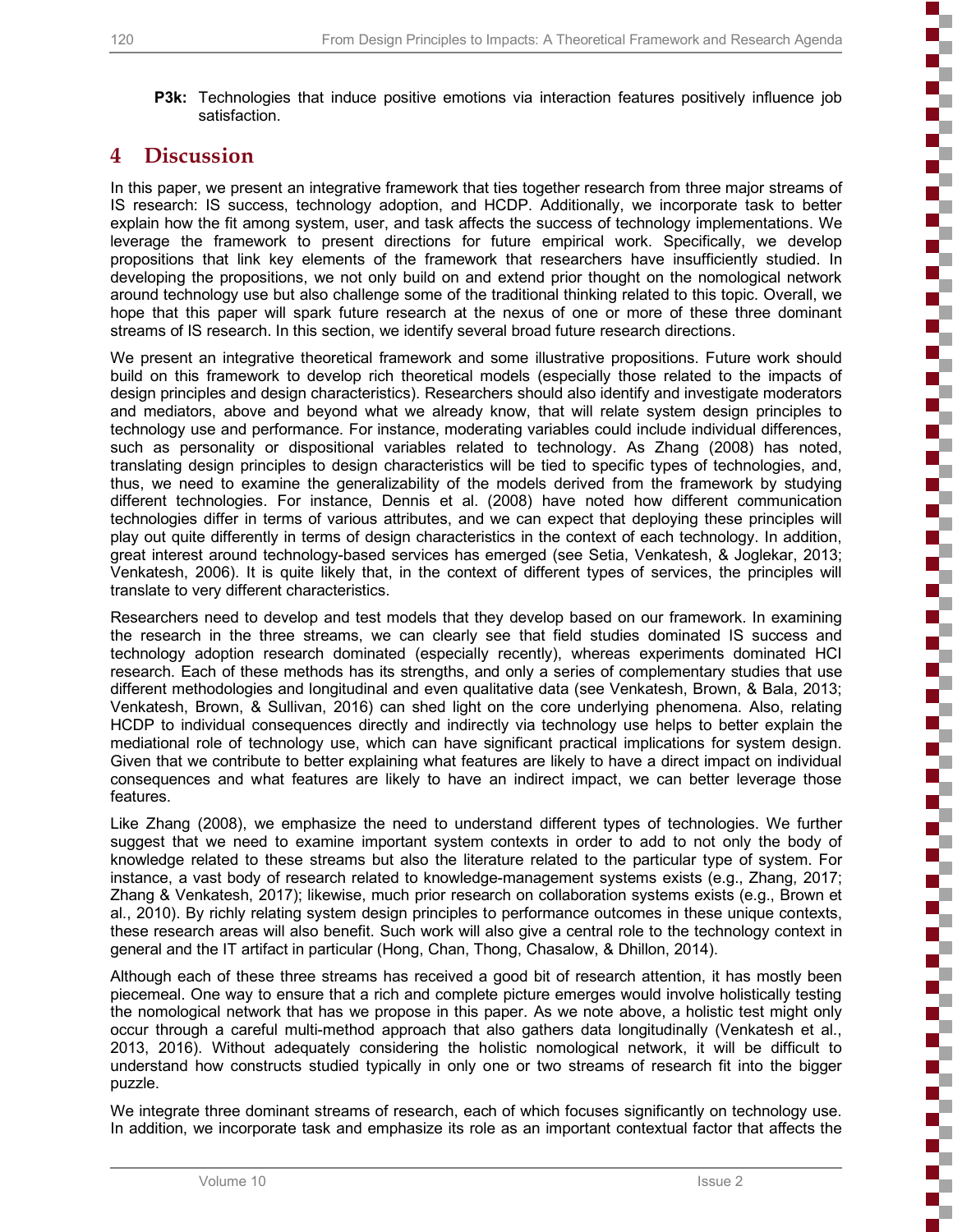success of technology implementations. The emphasis on a cumulative tradition suggests that we need to examine and consider other streams of research as well. It is foreseeable that technology use could influence different other outcomes beyond job performance. For instance, various elements of the proposed framework could influence job characteristics and/or other job-related outcomes, such as job satisfaction and organizational commitment. Yet, again, we will need careful theory development to push the boundaries of our knowledge in this regard.

In discussing the various streams of research and the connections between/among them, we implicitly assume that much of the conceptualizations and related operationalizations are based on user perceptions. Although user perceptions have their merits and importance in terms of the nomological network, future work should focus on potential objective assessments of various constructs, such as design quality. In this context, one could possibly conduct multilevel studies with individuals' perceptions nested in systems in order to better understand how technologies (conceptualized objectively) relate to user perceptions and how both of these sets of factors influence various outcomes (from technology use to performance).

Going beyond just design interventions represents an important next step for research and practice. Managerial interventions are triggers that managers control via training and other types of support. Such interventions can not only complement design principles but also help to highlight specific efforts that designers make in the design process to adhere to principles. By drawing users' attention to specific design principles and/or design characteristics, managerial interventions could have a strengthening effect in terms of the relationship between design principles and various outcomes (from technology use to performance).

## **5 Conclusions**

In this paper, we summarize three major streams of research: IS success, technology adoption and HCDP. We present a theoretical framework that integrates these three major streams of IS research. We also incorporate task as an important contextual factor into our framework. With an eye toward future research, we present several propositions that link various parts of the theoretical framework. In addition, we identify several directions for future research. Overall, we hope that our paper serves as a call for more research that cuts across streams and, more importantly, provides guidance to researchers on specific ideas/propositions to test.

# **Acknowledgments**

We thank Professor Dennis Galleta, Professor Paul Lowry, the AE and reviewers for their feedback and guidance that helped us improve the paper. We also appreciate Professor Ping Zhang's feedback and comments on an earlier version of this paper.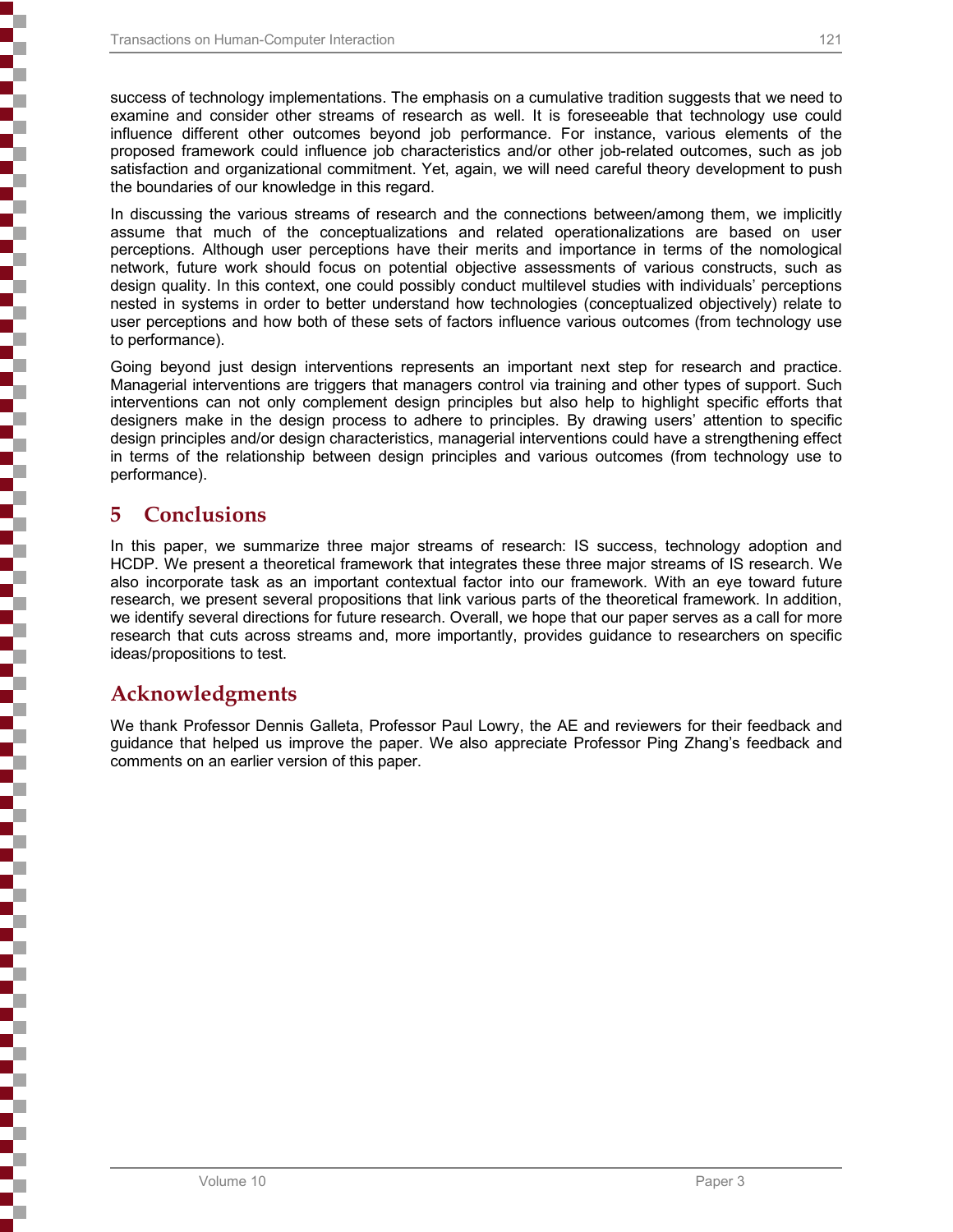# **References**

- Adipat, B., Zhang, D., & Zhou, L. (2011). The effects of tree-view based presentation adaptation on model Web browsing. *MIS Quarterly*, *35*(1), 99-121.
- Agarwal, R., & Karahanna, E. (2000). Time files when you're having fun: Cognitive absorption and beliefs about information technology usage. *MIS Quarterly*, *24*(4), 665-694.
- Agarwal, R., & Venkatesh, V. (2002). Assessing a firm's web presence: A heuristic evaluation procedure for the measurement of usability. *Information Systems Research, 13*(2), 168-186.
- Ahuja, M. K., Galletta, D. F., & Carley, K. M. (2003). Individual centrality and performance in virtual R&D groups: An empirical study. *Management Science*, *49*(1), 21-38.
- Ang, S., Cummings, L. L., Straub, D. W., & Earley, P. C. (1993). The effects of information technology and perceived mood of the feedback giver on feedback seeking. *Information Systems Research, 4*(3), pp. 240-261.
- Baumeister, R. F., & Leary, M. R. (1995). The need to belong: Desire for interpersonal attachments as a fundamental human motivation. *Psychological Bulletin*, *117*, 497-529.
- Benbasat, I., Dexter, A. S., & Todd, P. (1986). An experimental program investigating color-enhanced and graphical information presentation: An integration of the findings. *Communications of the ACM*, *29*(11), 1094-1105.
- Boase, J., Horrigan, J. B., Wellman, B., & Rainie, L. (2006). *The strength of Internet ties.* Washington, DC: Pew Internet & American Life Project.
- Borman, W. C., White, L. A., & Dorsey, D. W. (1995). Effects of ratee task performance and interpersonal factors on supervisor and peer performance ratings. *Journal of Applied Psychology, 80*(1), 168-177.
- Brass, D. J. (1984). Being in the right place: A structural analysis of individual influence in an organization. *Administrative Science Quarterly, 29*(4), 518-539.
- Brown, S. A., Dennis, A. R., & Venkatesh, V. (2010). Predicting collaboration technology use: Integrating technology adoption and collaboration research. *Journal of Management Information Systems*, *27*(2), 9-54.
- Brown, S. A., Venkatesh, V., & Goyal, S. (2014). Expectation confirmation in information systems research: A test of six competing models. *MIS Quarterly, 38*(3), 729-756.
- Brown, S. A., Venkatesh, V., & Hoehle, H. (2015). Technology adoption decisions in the household: A seven-model comparison. *Journal of the American Society for Information Science and Technology, 66*(9), 1933-1949.
- Burton-Jones, A., & Straub, D. W. (2006). Reconceptualizing system usage: An approach and empirical test. *Information Systems Research*, *17*(3), 228-246.
- Carter M., & Grover. V. (2016). Me, my self, and I(T): Conceptualizing information technology identity and its implications. *MIS Quarterly, 39*(4), 931-957.
- Cecez-Kecmanovic, D., Kautz, K., Abrahall, R. (2014). Reframing success and failure of information systems: A performative persepective. *MIS Quarterly*, *38*(2), 561-588.
- Csikszentmihalyi, M. (1990). *Flow: The psychology of optimal experience.* New York: Harpers.
- Csikszentmihalyi, M. (1975). *Beyond boredom and anxiety.* San Francisco, CA: Jossey-Bass.
- Davis, F. D. (1989). Perceived usefulness, perceived ease of use, and user acceptance of information technology. *MIS Quarterly, 13*(3), 319-339.
- Davis, F. D., Bagozzi, R. P., & Warshaw, P. R. (1989). User acceptance of computer technology: A comparison of two theoretical models. *Management Science, 35*(8), 982-1002.
- Deci, E. L., & Ryan, R. M. (1985). *Intrinsic motivation and self-determination in human behavior.* New York: Plenum.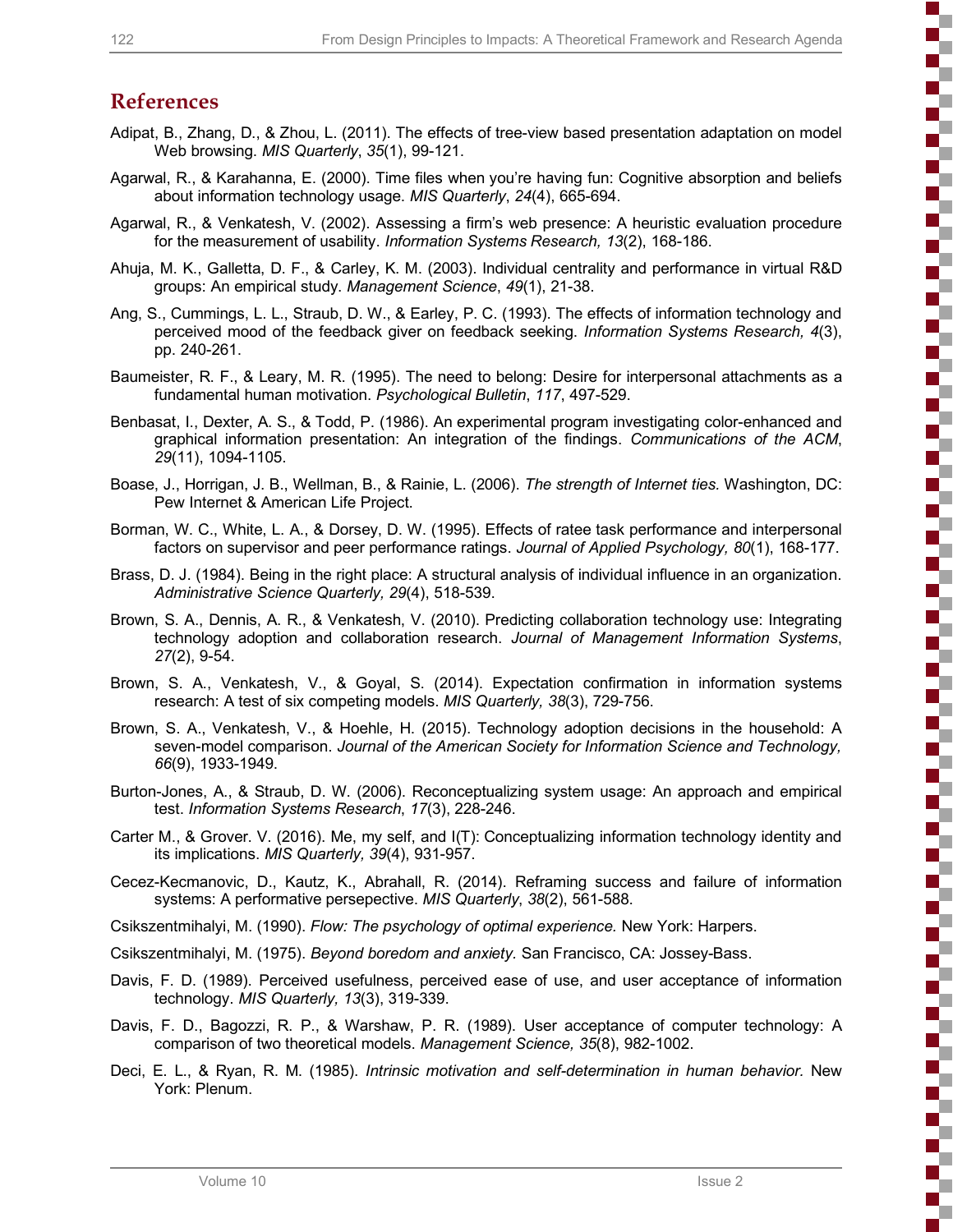- DeLone, W. H., & McLean, E. R. (2003). The DeLone and McLean model of information systems success: A ten-year update. *Journal of Management Information Systems, 19*(4),. 9-30.
- DeLone, W. H., & McLean, E. R. (1992). Information systems success: The quest for the dependent variable. *Information Systems Research, 3*(1), 60-95.
- Dennis, A. R., Fuller, R. M., & Valacich, J. S. (2008). Media, tasks, and communication processes: A theory of media synchronicity. *MIS Quarterly*, *32*(3), 575-600.
- Dickson, G. W., DeSanctis, G., & McBride, D. J. (1986). Understanding the effectiveness of computer graphics for decision support: A cumulative experimental approach. *Communications of the ACM*, *29*(1), 40-47.
- Dishaw, M. T., & Strong, D. M. (1999). Extending the technology acceptance model with task-technology fit constructs. *Information & Management*, *36*(1), 9-21.
- Fuller, R. M., & Dennis, A. R. (2009). "Does fit matter? The impact of task-technology fit and appropriation on team performance in repeated tasks. *Information Systems Research*, *20*(1), 2-17.
- Goodhue, D. L. (1998). Development and measurement validity of a task-technology fit instrument for user evaluations of information system. *Decision Sciences*, *29*(1), 105-138.
- Goodhue, D. L., & Thompson, R. L. (1995). Task-technology fit and individual performance. *MIS Quarterly*, *19*(2), 213-236.
- Hackman, J. R., & Oldham, G. R. (1980). *Work redesign.* Reading, MA: Addison-Wesley.
- Heise, D. R. (1985). Affect control theory: Respecification, estimation, and test of the formal model. *Journal of Mathematical Sociology*, *11*, 191-222.
- Hoehle, H., Zhang, X., & Venkatesh, V. (2015). An espoused cultural perspective to understand continued intention to use mobile applications: A four-country study of mobile social media application usability. *European Journal of Information Systems, 24*(3), 337-359.
- Hogg, M. A., & Terry, D. J. (2000. Social identity and self-categorization processes in organizational context. *Academy of Management Review*, *25*(1), 121-140.
- Hong, W., Chan, F. K. Y., Thong, J. Y. L., Chasalow, L., & Dhillon, G. (2014). A framework and guidelines for context-specific theorizing in information systems research. *Information Systems Research*, *25*(1), 111-136.
- Ilgen, D. R., & Hollenbeck, J. R. (1991). The structure of work: Job design and roles. In M. D. Dunnette & L. M. Hough (Eds.), *Handbook of industrial and organizational psychology (*2nd ed., pp. 165-207). Palo Alto, CA: Consulting Psychologists Press.
- Johnson, M. P., Zheng, K., & Padman, R. (2014). Modeling the longitudinality of user acceptance of technology with an evidence-adaptive clinical decision support system. *Decision Support Systems, 57*(1), 444-453.
- Johnson, D. W., & Johnson, R. T. (1989). *Cooperation and competition: Theory and research.* Edina, MN: Interaction Book Co.
- Kluger, A. N., & DeNisi, A. (1996). The effect of feedback interventions on performance: A historical review, meta-analysis, and preliminary feedback intervention theory. *Psychological Bulletin*, *119*(2), 254-284.
- Koh, J., Kim, Y. G., Butler, B. S., & Bock, G. W. (2007). Encouraging participation in virtual communities. *Communications of the ACM*, *50*(2), 69-73.
- Leftheriotis, I., & Giannakos, M. N. (2014). Using social media for work: Losing your time or improving your work? *Computers in Human Behavior*, *31*, 134-142.
- Leonardi, P. M. (2011). When flexible routines meet flexible technologies: Affordance, constraint, and the imbrication of human and material agencies. *MIS Quarterly, 35*(1), 147-167.
- Locke, E. A. (1997). The motivation to work: What we know. In M. L. Maehr & P. R. Pintrich (Eds.), *Advances in motivation and achievement* (vol. 10, pp. 375-412). Greenwich, CT: JAI Press.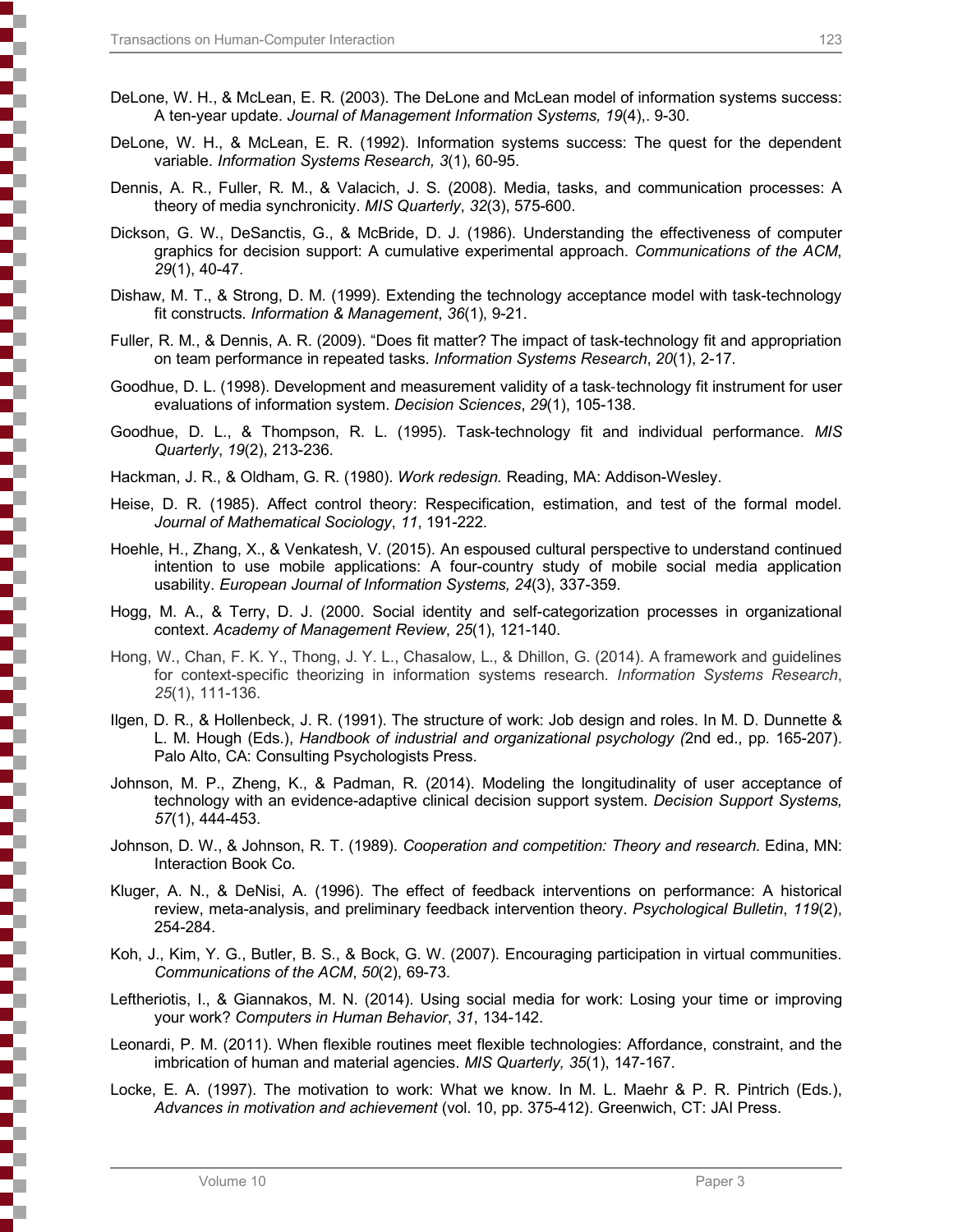- London, M. (2003). *Job feedback: Giving, seeking, and using feedback for performance improvement* (2nd ed.). Mahwah, NJ: Erlbaum.
- Malone, T. W. (1981). Toward a theory of intrinsically motivating instruction. *Cognitive Sciences*, *4*, 333- 369.
- McLeod, P. L., Baron, R. S., Marti, M. W., & Yoon, K. (1997). The eyes have it: Minority influence in faceto-face and computer-mediated group discussion. *Journal of Applied Psychology*, *82*(5), 706-718.
- Mitchell, T. R. (1997). Matching motivational strategies with organizational contexts. *Research in Organizational Behavior, 19*, 57-149.
- Morris, M. G., & Venkatesh, V. (2010). Job characteristics and job satisfaction: Understanding the role of enterprise resource planning system implementation. *MIS Quarterly, 34*(1), 143-161*.*
- Motowidlo, S. J., & Van Scotter, J. R. (1994). Evidence that task performance should be distinguished from contextual performance. *Journal of Applied Psychology*, *79*(4), 475-480.
- Naveh-Benjamin, M., Guez, J., & Sorek, S. (2007). The effects of divided attention on encoding processes in memory: Mapping the locus of interference. *Canadian Journal of Experimental Psychology*, *61*(1), 1-12.
- Orlikowski, W. J., & Iacono, C. S. (2001). Desperately seeking the "IT" in IT research: A call to theorize the IT artifact. *Information Systems Research*, *12*(2), 121-134.
- Petter, S., DeLone, W., & McLean, E. (2008). Measuring information systems success: Models, dimensions, measures, and interrelationships. *European Journal of Information Systems, 17*(3),236-263.
- Robert, L. P., & Sykes, T. A. (2017). Extending the concept of control beliefs: Integrating the role of advice networks. *Information Systems Research, 11*(4), 342-365.
- Rosen, C. C., Levy, P. E., & Hall, R. J. (2006). Placing perceptions of politics in the context of feedback environment, employee attitudes, and job performance. *Journal of Applied Psychology*, *91*(1), 211- 220.
- Ryan, R. M., & Deci, E. L. (2000). Intrinsic and extrinsic motivations: Classic definitions and new directions. *Contemporary Educational Psychology*, *25*(1),. 54-67.
- Russell, J. A. (2003). Core affect and the psychological construction of emotion. *Psychological Review*, *110*(1), 145-172.
- Seddon, P. B. (1997). A re-specification and extension of the DeLone and McLean model of IS success. *Information Systems Research*, *8*(3), 240-253.
- Serrano, C., & Karahanna, E. (2016). The compensatory interaction between user capabilities and technology capabilities in influencing task performance: An empirical analysis in telemedicine consultations. *MIS Quarterly*, *40*(3), 597-621.
- Setia, P., Venkatesh, V., & Joglekar, S. (2013). Leveraging digital technologies: How information quality leads to localized capabilities and customer service performance. *MIS Quarterly, 37*(2)*,* 565-590.
- Shore, T. H., Shore, L. M., & Thornton, G. C. (1992). Construct validity of self- and peer evaluations of performance dimensions in an assessment center. *Journal of Applied Psychology, 77*(1), 42-54.
- Singh, J. (1998). Striking a balance in boundary-spanning positions: An investigation of some unconventional influences of role stressors and job characteristics on job outcomes of salespeople. *Journal of Marketing, 62*(2), 69-86.
- Sparrowe, R. T., Liden, R. C., & Kraimer, M. L. (2001). Social networks and the performance of individuals and groups. *Academy of Management Journal, 44*(2), 316-325.
- Stein, M. K., Newell, S., Wagner, E. L., & Galliers, R. D. (2015). Coping with information technology: Mixed emotions, vacillation and non-conforming use patterns. *MIS Quarterly, 39*(2), 367-392.
- Strong, D. M., & Volkoff, O. (2010). Understanding organization-enterprise system fit: A path to theorizing the information technology artifact. *MIS Quarterly, 34*(4), 731-756.

 $\mathbb{R}^n$ 

5

5

 $\blacksquare$ 

 $\blacksquare$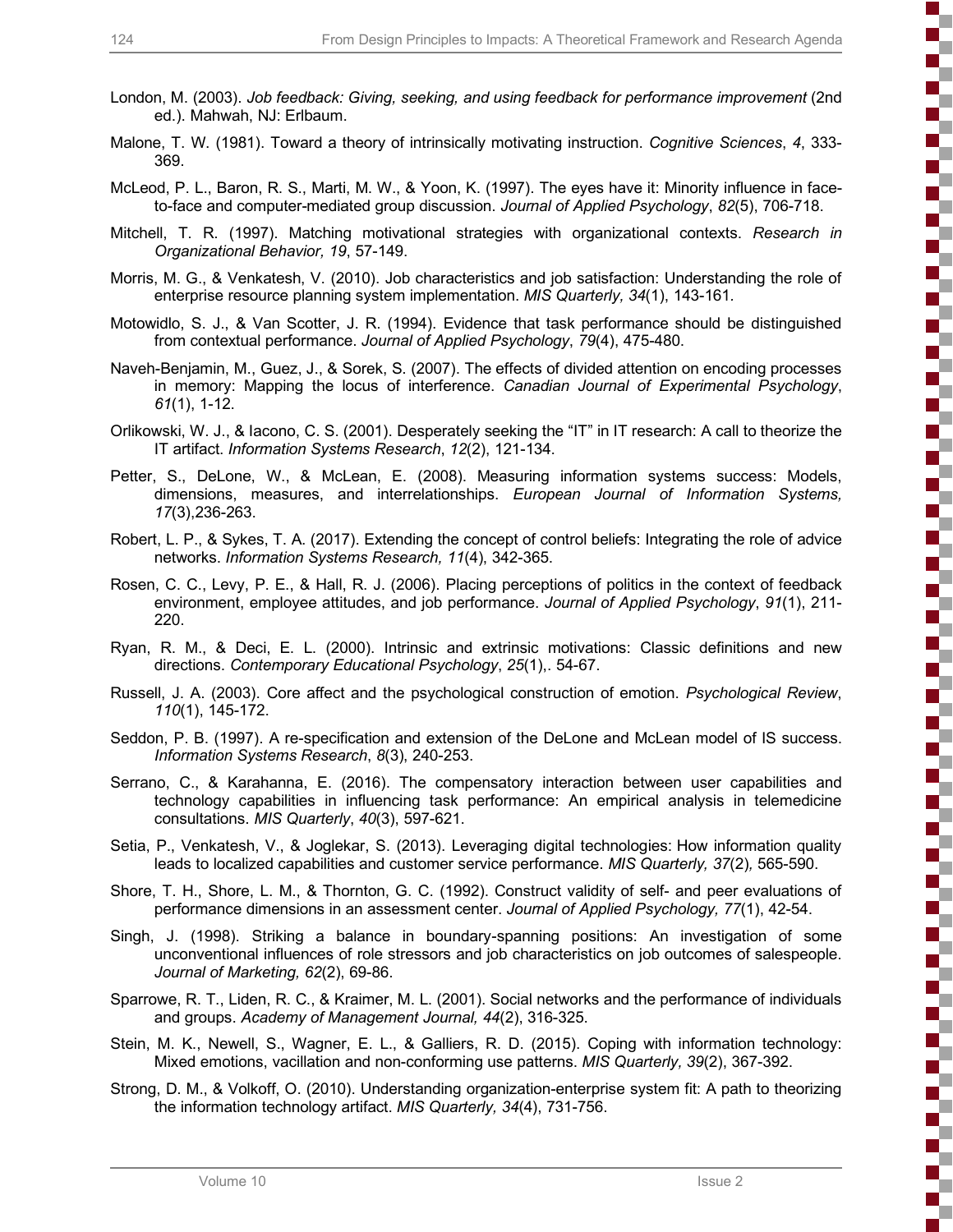- Sun, H. (2012). Understanding user revisions when using information system features: Adaptive system use and triggers. *MIS Quarterly*, *36*(2), 453-478.
- Sun, H., & Zhang, P. (2006). The role of affect in IS research: A critical survey and a research model. In P. Zhang & D. Galletta (Eds.), *Human-computer interaction and management information systems: Foundations.* Armonk, NY: M. E. Sharpe.
- Sykes, T. A., & Venkatesh, V. (2017). Explaining post-implementation employee job performance: Role of advice, hindrance and friendship networks, and technology use. *MIS Quarterly*, *41*(3), 917-936.
- Tan, B. C. Y., Wei, K. K., Watson, R. T., Clapper, D. L., McLean, E. R. (1998). Computer-mediated communication and majority influence: Assessing the impact in an individualistic and a collectivistic culture. *Management Science*, *44*(9), 1263-1278.
- Te'eni, D., Carey, J., & Zhang, P. (2007). *Human-computer interaction: Developing effective organizational information systems.* New York: John Wiley and Sons.
- Thomas, K. W., & Velthouse, B. A. (1990). Cognitive elements of empowerment: An "interpretive" model of intrinsic task motivation. *Academy of Management Review, 15*(4), 666-681.
- Thong, J. Y. L., Venkatesh, V., Xu, X., Hong, S-J., & Tam, K. Y. (2011). Consumer acceptance of personal information and communication technology services. *IEEE Transactions on Engineering Management, 58*(4), 613-625.
- Vallerand, R. J. (1997). Toward a hierarchical model of intrinsic and extrinsic motivation. *Advances in Experimental Social Psychology, 29*, 271-360.
- Van der Heijden, H. (2004). User acceptance of hedonic information systems. *MIS Quarterly, 28*(4), 695- 704.
- Venkatesh, V. (2006). Where to go from here? Thoughts for future directions for research on individuallevel technology adoption with a focus on decision-making. *Decision Sciences*, *37*(4), 497-518.
- Venkatesh, V. (2000). Determinants of perceived ease of use: Integrating control, intrinsic motivation, and emotion into the technology acceptance model. *Information Systems Research, 11*(4), 342-365.
- Venkatesh, V. (1999). Creating favorable user perceptions: Exploring the role of intrinsic motivation. *MIS Quarterly, 23*(2), 239-260.
- Venkatesh, V., & Agarwal, R. (2006). From visitors to customers: A usability-centric perspective on purchase behavior in electronic channels. *Management Science*, *52*(3), 367-382.
- Venkatesh, V., & Bala, H. (2008). Technology acceptance model 3 and a research agenda on interventions. *Decision Sciences, 39*(2), 273-315*.*
- Venkatesh, V., Bala, H., & Sykes, T. A. (2010). Impacts of information and communication technology implementations on employees' jobs in India: A multi-method longitudinal field study. *Production and Operations Management, 19*(5), 591-613.
- Venkatesh, V., Brown, S. A., & Bala, H. (2013). Bridging the qualitative-quantitative divide: Guidelines for conducting mixed methods research in information systems. *MIS Quarterly, 37*(1), 21-54.
- Venkatesh, V., Brown, S. A., & Sullivan, Y. W. (2016). Guidelines for conducting mixed-methods research: an Extension and illustration. *Journal of the AIS, 17*(7), 435-495.
- Venkatesh, V., & Davis, F. D. (1996). A model of the antecedents of perceived ease of use: Development and test. *Decision Sciences, 27*(3), 451-481.
- Venkatesh, V., & Johnson, P. (2002). Social richness, telepresence, and user acceptance: A longitudinal field study of telecommuting technology implementations. *Personnel Psychology*, *55*(3), 661-688
- Venkatesh, V., Morris, M. G., Davis, G. B., & Davis, F. D. (2003). User acceptance of information technology: Toward a unified view. *MIS Quarterly*, *27*(3), 425-478.
- Venkatesh, V., & Ramesh, V. (2006). Web and wireless site usability: Understanding differences and modeling use. *MIS Quarterly*, *30*(1), 181-206.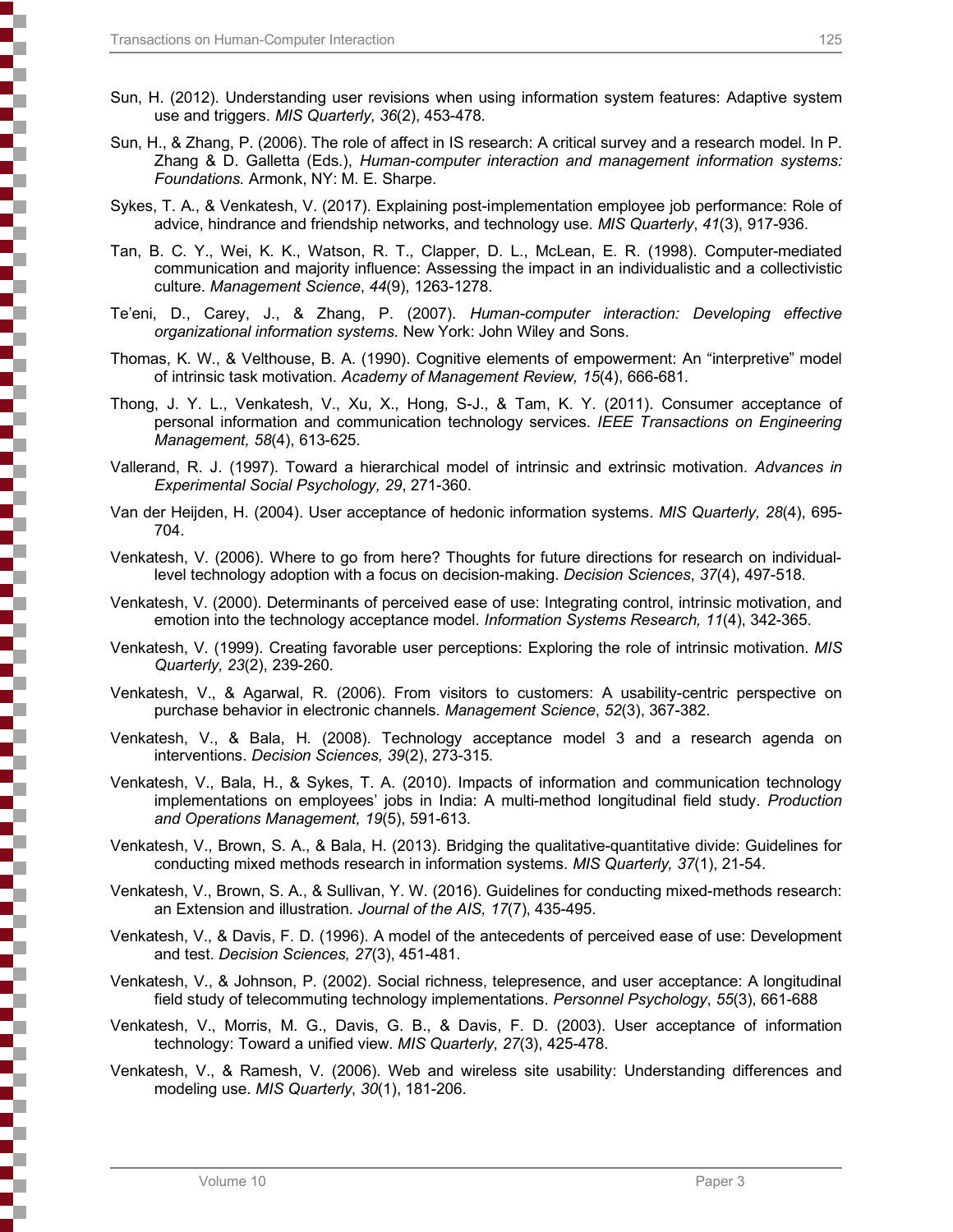- Venkatesh, V., & Speier, C. (1999). Computer technology training in the workplace: A longitudinal investigation of the effect of the mood. *Organizational Behavior and Human Decision Processes, 79*(1), 1-28.
- Venkatesh, V., Speier, C., & Morris, M. G. (2002). User acceptance enablers in individual decision-making about technology: Toward an integrated model. *Decision Sciences, 33*(2), 297-316.
- Venkatesh, V., Thong, J. Y. L., & Xu, X. (2016). Unified theory of acceptance and use of technology: A synthesis and the road ahead. *Journal of the Association for Information Systems, 17*(5), 328-376.
- Venkatesh, V., Thong, J. Y. L., & Xu, X. (2012). Consumer acceptance and use of information technology: extending the unified theory of acceptance and use of technology. *MIS Quarterly, 36*(1), 157-178.
- Vessey, I. (1991). Cognitive fit: A theory-based analysis of the graphs vs. tables literature. *Decision Sciences*, *22*(2), 219-240.
- Vessey, I., & Galletta, D. (1991). Cognitive fit: An empirical study of information acquisition. *Information Systems Research*, *2*(1), 63-84.
- Welbourne,T. M, Johnson, D. E., & Erez, A. (1998). The role-based performance scale: Validity analysis of a theory-based measure. *Academy of Management Journal*, *41*(5), 540-555.
- Wellman B., & Hampton, K. (1999). Living networked on- and offline. *Contemporary Sociology, 28*(6), 648- 654.
- Wixom, B. H., & Todd, P. A. (2005). A theoretical integration of user satisfaction and technology acceptance. *Information Systems Research*, *16*(1), 85-102.
- Xu, X., Venkatesh, V., Tam, K. Y., & Hong, S. (2010). Model of migration and use of platforms: Role of hierarchy, current generation, and complementarities in consumer settings. *Management Science, 56*(8), 1304-1323.
- Yerkes, R. M., & Dodson, J. D. (1908). The relation of strength of stimulus to rapidity of habit-formation. *Journal of Comparative Neurology and Psychology,* 18(5), 459-482.
- Zhang, P. (2013). The affective response model: A theoretical framework of affective concepts and their relationships in the ICT context. *MIS Quarterly, 37*(1), 247-274.
- Zhang, P. (2008). Toward a positive design theory: Principles for designing motivating information and communication technology. In M. Avital, R. Bolland, & D. Cooperrider (Eds.), *Designing information and organizations with a positive lens* (pp. 45-73). Amsterdam, Netherlands: Elsevier.
- Zhang, X. (2017). Knowledge management system use and job performance: A multi-level contingency model. *MIS Quarterly*, *41*(3), 811-840.
- Zhang, P., & Li, N. (2005). The intellectual development of human-computer interaction research: A critical assessment of the MIS literature (1990-2002). *Journal of the Association for Information Systems*, *6*(11), 227-292.
- Zhang, P., Li, N., & Sun, H. (2006). Affective quality and cognitive absorption: Extending technology acceptance research. In *Proceedings of the Hawaii International Conference on System Sciences*.
- Zhang, X., & Venkatesh, V. (2017). A nomological network around knowledge management system use: Antecedents and consequences. *MIS Quarterly*, *41*(4), 1275-1306.
- Zhang, X., & Venkatesh, V. (2013). Explaining employee job performance: Role of online and offline workplace communication networks. *MIS Quarterly, 37*(3), 695-722.
- Zhang, X., Venkatesh, V., & Brown, S. A. (2011). Designing collaborative systems to enhance team performance. *Journal of AIS, 12*(8), 556-584.
- Zigurs, I., & Buckland, B. K. (1998). A theory of task/technology fit and group support systems effectiveness. *MIS Quarterly*, *22*(3), 313-334.

 $\Box$ 

5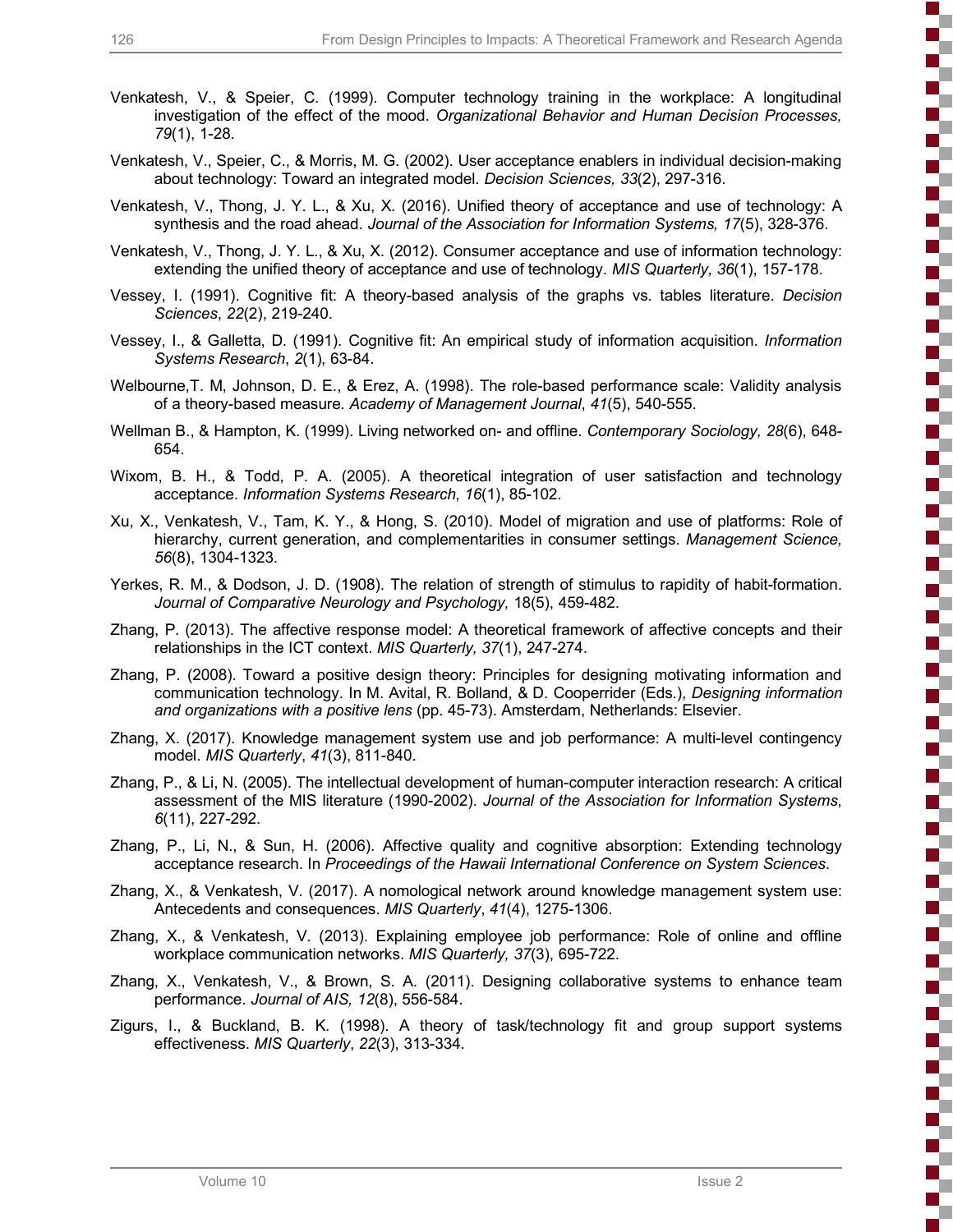# **About the Authors**

**Xiaojun Zhang** is an associate professor of the Department of Information Systems at the Hong Kong University of Science and Technology. He received his PhD from the University of Arkansas. Xiaojun's primary research stream focuses on understanding the impacts of technology on performance outcomes. His research has been published in various journals including MIS Quarterly, Information Systems Research, Journal of the Association for Information Systems, and European Journal of Information Systems.

**Viswanath Venkatesh**, who completed his PhD at the University of Minnesota in 1997, is a Distinguished Professor and Billingsley Chair in Information Systems at the Walton College of Business, University of Arkansas. He is widely regarded as one of the most influential scholars in business and economics, both in terms of premier journal publications and citations. His research focuses on understanding the diffusion of technologies in organizations and society. For over a decade, he has worked with several companies and government agencies, and has rigorously studied real-world phenomena. His favorite project focuses on rural India and improving the quality of life of the poorest of the poor—which he has presented in various forums including at the United Nations. The sponsorship of his research has been about US\$10M. His work has appeared in leading journals in human-computer interaction, information systems, organizational behavior, psychology, marketing, medical informatics, and operations management. Over various periods, including the most recent 5-, 10-, and 15-year periods (e.g., 2013-2017, 2008-2017, 2003-2017), he has been the most productive in terms of publications in the premier journals in information systems (i.e., *ISR* and *MISQ*). His works have been cited about 77,000 times and 21,000 times per Google Scholar and Web of Science, respectively. He has been recognized to be among the most influential scholars in business and economics (e.g., Thomson Reuters' highlycited.com, Emerald Citations, SSRN). He has taught a wide variety of undergraduate, MBA, exec MBA, PhD, and executive courses. Student evaluations have rated him to be among the best instructors at the various institutions, and he has received teaching awards at the school and university levels. He has performed extensive administration and service including a long stint at Arkansas as the director of the information systems PhD program. In 2009, he launched an IS research rankings website, affiliated with the *Association for Information Systems* (AIS), that has received many accolades from the academic community including *AIS' Technology Legacy Award*. He has served in editorial roles in various journals including *Management Science, MISQ, ISR, Journal of AIS, POM, OBHDP, and DSJ*. He is a Fellow of the Association of Information Systems (AIS) and the information systems society INFORMS*.*

Copyright © 2018 by the Association for Information Systems. Permission to make digital or hard copies of all or part of this work for personal or classroom use is granted without fee provided that copies are not made or distributed for profit or commercial advantage and that copies bear this notice and full citation on the first page. Copyright for components of this work owned by others than the Association for Information Systems must be honored. Abstracting with credit is permitted. To copy otherwise, to republish, to post on servers, or to redistribute to lists requires prior specific permission and/or fee. Request permission to publish from: AIS Administrative Office, P.O. Box 2712 Atlanta, GA, 30301-2712 Attn: Reprints or via email from publications@aisnet.org.